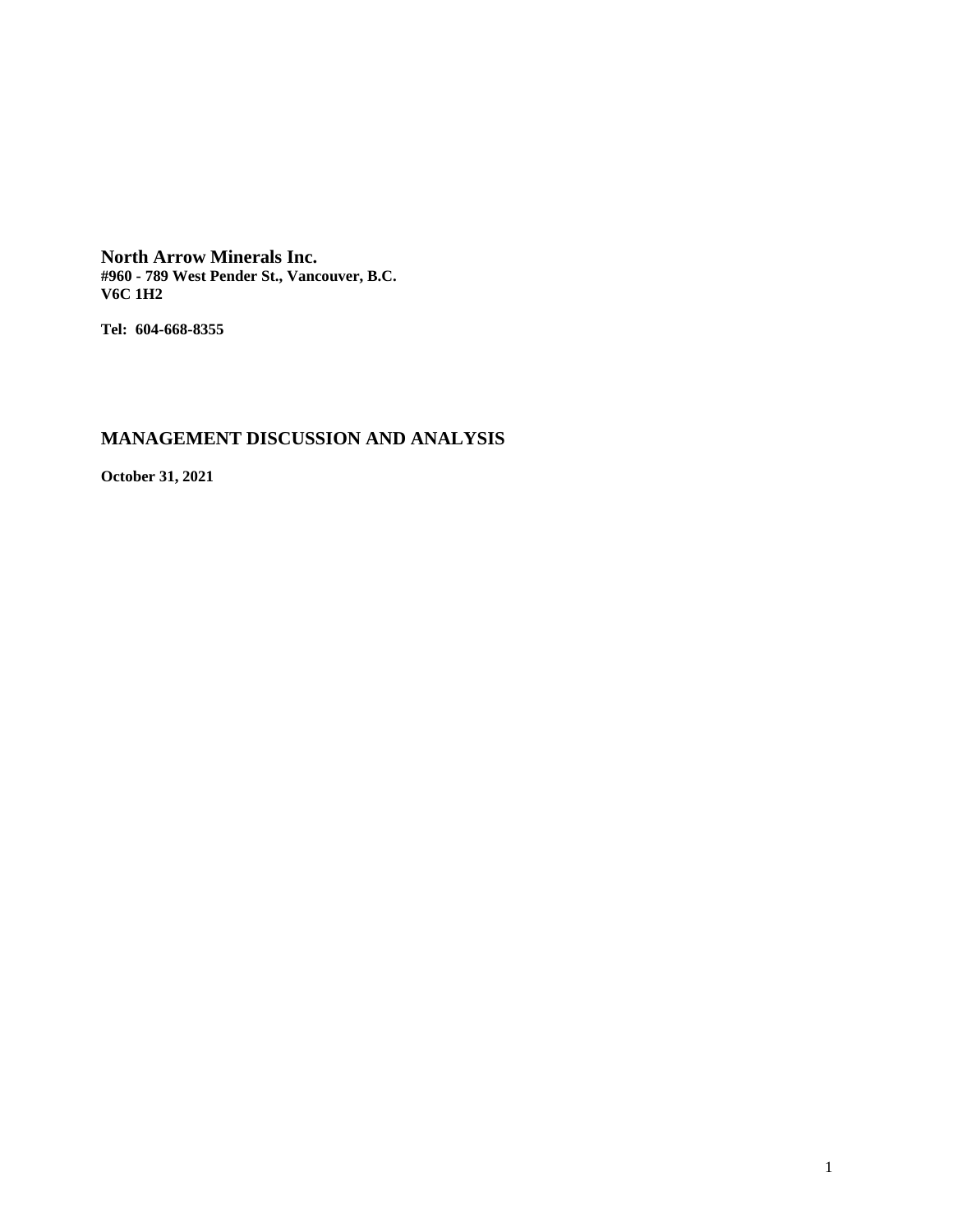# **Form 51-102 F1 Management Discussion and Analysis ("MD&A") North Arrow Minerals Inc. Containing Information up to and including December 17, 2021**

# **Description of Business**

North Arrow Minerals Inc. ("North Arrow", "NAR" or the "Company") is a Canadian mineral exploration company focused on evaluating prospective diamond exploration properties in Canada. The Company's key diamond properties include the Naujaat (Nunavut), Mel (Nunavut), Pikoo (Saskatchewan), Lac de Gras (Northwest Territories), and Loki (Northwest Territories) projects. Shares of the Company trade on the TSX Venture Exchange ("TSXV") under the symbol NAR.

The following discussion and analysis of the Company's financial condition and results of operations for the six months ended October 31, 2021 should be read in conjunction with the financial statements of the Company for the three and six months ended October 31, 2021 and the year ended April 30, 2021, together with the notes thereto. The MD&A supplements but does not form part of the financial statements of the Company. The Company's financial statements have been prepared in accordance with International Financial Reporting Standards ("IFRS").

Unless otherwise noted, all currency amounts are stated in Canadian dollars.

### **Forward Looking Statements**

This document may contain "forward-looking statements" within the meaning of Canadian securities legislation and the United States Private Securities Litigation Reform Act of 1995. These forward-looking statements are made as of the date of this document and the Company does not intend, and does not assume any obligation, to update these forward-looking statements, except as required by law.

Forward-looking statements relate to future events or future performance and reflect management's expectations or beliefs regarding future events and include, but are not limited to, statements with respect to sources of and anticipated financing requirements, the estimation of mineral reserves and resources, the realization of mineral reserve estimates, the timing and amount of estimated future production, costs of production, capital expenditures, success of mining operations, environmental risks, unanticipated reclamation expenses, title disputes or claims and limitations on insurance coverage.

These forward-looking statements include, among others, statements with respect to the Company's objectives for the ensuing year, our medium and long-term goals, and strategies to achieve those objectives and goals, as well as statements with respect to our beliefs, plans, objectives, expectations, anticipations, estimates and intentions. The words "may," "could," "should," "would," "suspect," "outlook," "believe," "plan," "anticipate," "estimate," "expect," "intend," and words and expressions of similar import are intended to identify forward-looking statements. In particular, statements regarding the Company's future operations, future exploration and development activities or other development plans and estimated future financing requirements contain forward-looking statements.

All forward-looking statements and information are based on the Company's current beliefs as well as assumptions made by and information currently available to the Company concerning anticipated financial performance, business prospects, strategies, regulatory developments, development plans, exploration, development and mining activities and commitments. Although management considers these assumptions to be reasonable based on information currently available to it, they may prove to be incorrect.

By their very nature, forward-looking statements involve inherent risks and uncertainties, both general and specific, and risks exist that predictions, forecasts, projections and other forward-looking statements will not be achieved. We caution readers not to place undue reliance on these statements as a number of important factors could cause the actual results to differ materially from the beliefs, plans, objectives, expectations, anticipations, estimates and intentions expressed in such forward-looking statements.

These factors include, but are not limited to, developments in world financial and commodity markets, risks relating to fluctuations in the Canadian dollar and other currencies relative to the US dollar, changes in exploration plans due to exploration results and changing budget priorities of the Company or its joint venture partners, changes in project parameters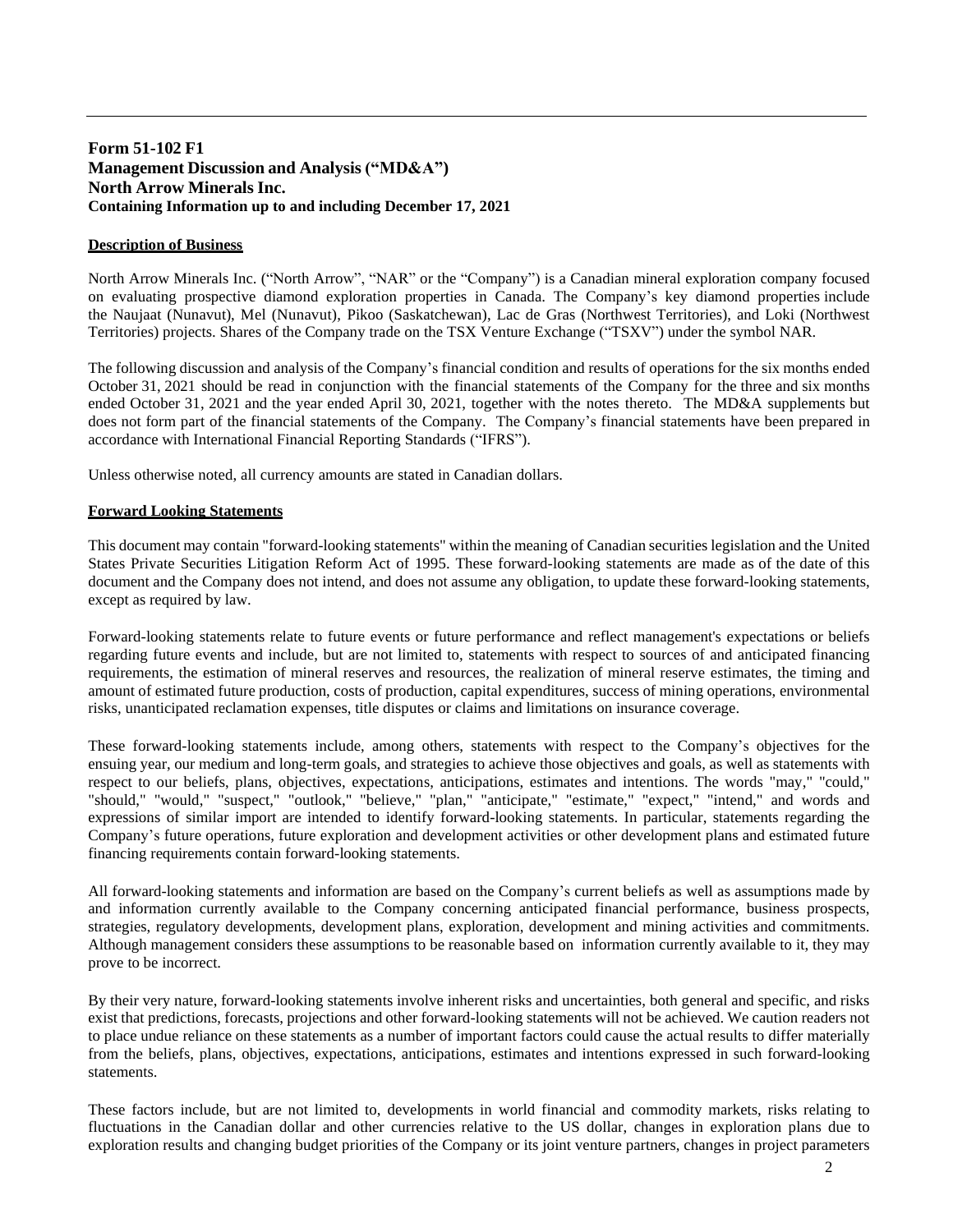as plans continue to be refined; possible variations in ore reserves, grade or recovery rates; accidents, labour disputes and other risks of the mining industry; delays in obtaining governmental approvals or financing, the effects of competition in the markets in which the Company operates, the impact of changes in the laws and regulations regulating mining exploration and development, judicial or regulatory judgments and legal proceedings, operational and infrastructure risks, and the Company's anticipation of and success in managing the foregoing risks. The Company cautions that the foregoing list of factors that may affect future results is not exhaustive. When relying on our forward-looking statements to make decisions with respect to the Company, investors and others should carefully consider the foregoing factors and other uncertainties and potential events. The Company does not undertake to update any forward-looking statement, whether written or oral, that may be made from time to time by the Company or on our behalf, except as required by law.

# **Covid-19**

During March 2020, the World Health Organization declared Covid-19 a global pandemic and levels of government throughout Canada declared states of emergency. The Company has followed evolving federal, territorial and provincial health guidelines, as appropriate, and instituted a number of measures that led to work from home measures for head office staff. The Company's planned activities have been impacted by the uncertainty created by this pandemic and, while its duration and full impact remain unknown, increasing vaccination rates throughout Canada have allowed field exploration activities to resume in the jurisdictions in which the Company conducts exploration, provided the Company follows local health mandates and its own internal Covid-19 health and safety protocols.

Tenure to the Company's exploration properties is secure. Core exploration properties have sufficient assessment credits to maintain them in good standing for at least 3 years, much longer (>5 years) in the case of tenures hosting known diamondiferous kimberlites.

Management continues to work with the Company's board of directors to review contingencies to ensure the safety of employees and a return to exploration activities as access is reopened in the jurisdictions where the Company's tenures are held.

# **Highlights for the six months ended October 31, 2021 and subsequent events up to December 17, 2021**

# Naujaat project, NU

- During the six months ended October 31 2021 the Company completed a field program to collect an approximate 2,000t bulk sample from the Q1-4 kimberlite. The program was funded by Burgundy Diamond Mines Limited ("Burgundy") as part of an option to earn a 40% interest in the Naujaat project by funding the collection and treatment of a \$5,600,000 bulk sample.
- On October 26, 2021 the Company announced the sample had started arriving at the Saskatchewan Research Council ("SRC") Geoanalytical Laboratory in Saskatoon and that dense media separation ("DMS") processing was underway.
- Subsequent to the six months ended October 31, 2021 the Company announced that the full bulk sample had arrived at SRC, that DMS processing of the first of five subsamples was complete and diamond sorting was underway. Diamond results are expected to be reported in batches over the first half of calendar 2022.

# Loki project, NT

• During the six months ended October 31, 2021, the Company completed a six hole reverse circulation drilling program testing several gravity anomalies. Kimberlite was not discovered and the anomalies were explained by >5m thick ice lenses within glacial overburden. The prominent kimberlite indicator mineral train that terminates in the area of the tested targets remains unexplained. Overburden samples collected during the program have been processed and recovered kimberlite indicator minerals ("KIMs") are currently being analyzed by electron microprobe.

### CSI project, NU

• During the six months ended October 31, 2021, the Company completed a short till sampling program intended to test new interpretations of the surficial geology in the project area. Preliminary results received during the six months ended October 31, 2021 indicate that a number of samples contain anomalous numbers of kimberlite indicator minerals. Final characterisation of the recovered grains are pending.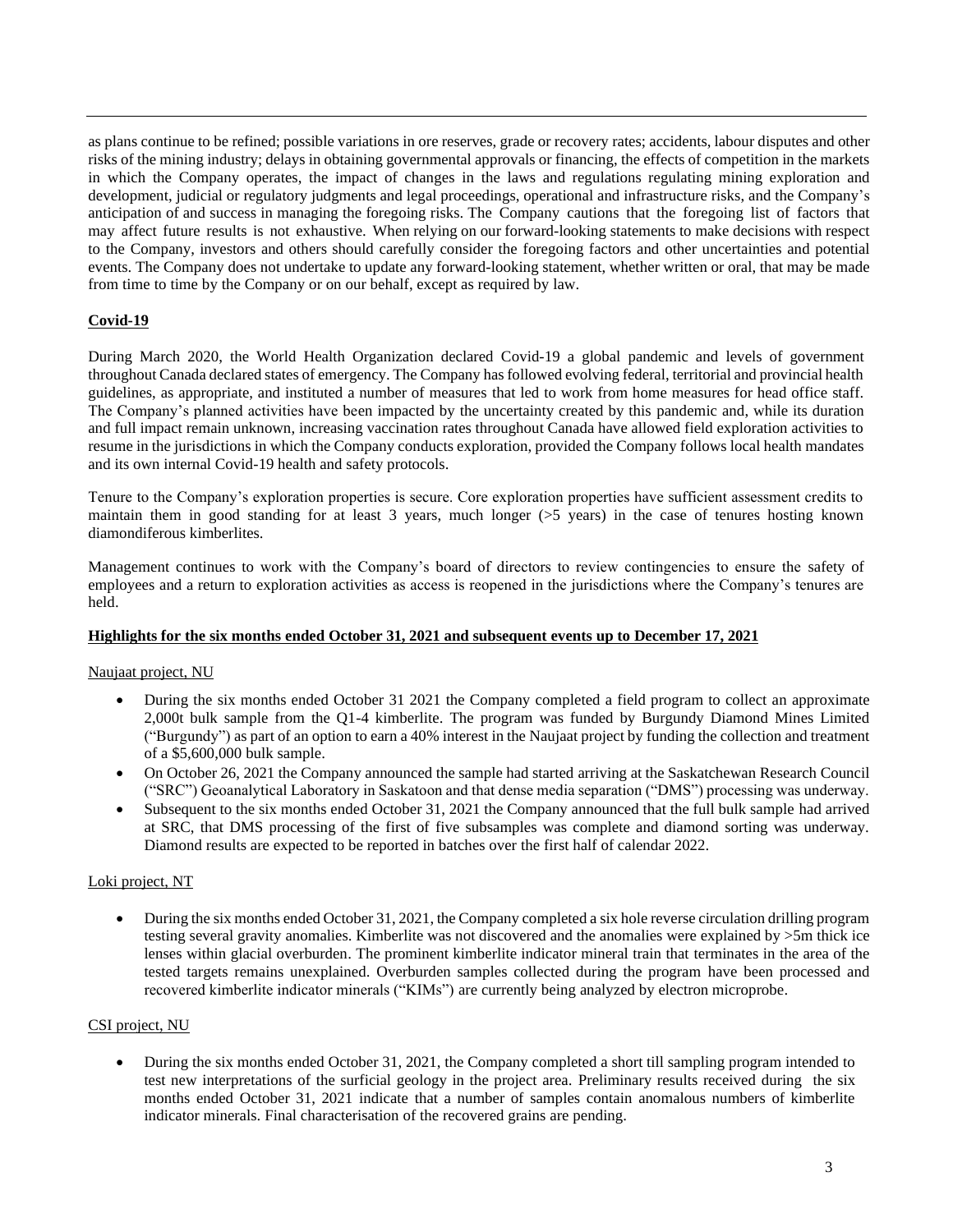### Pikoo project, SK

• During the six months ended October 31, 2021, the Company completed a short till sampling program intended to better define KIM trains within previous identified target areas. Sorting of KIMs from recovered heavy mineral concentrates is presently underway.

### Financing

• On May 31, 2021 the Company completed a 9,222,000 unit flow through financing for gross proceeds of \$1,014,420. Each unit consisted of a flow through share and one half of a transferable non-flow-through warrant. Each whole warrant will entitle the holder to purchase one additional non-flow through share at a price of \$0.18 for a period of two years.

A summary of the exploration activities for the Company follows, as well as a description of other corporate activities. These summaries include some discussion of management's future exploration plans. The reader is cautioned that actual results, performance or achievements may be materially different from those implied or expressed in these statements. The Company's exploration programs are subject to change from time to time, based on the analysis of results and changing corporate priorities, exploration targets and funding consideration.

# **Exploration Projects Overview**

An overview of the exploration activities for the Company follows. For additional details the reader is referred to the Company's continuous disclosure documents available on [SEDAR \(www.sedar.com](http://www.sedar.com/)).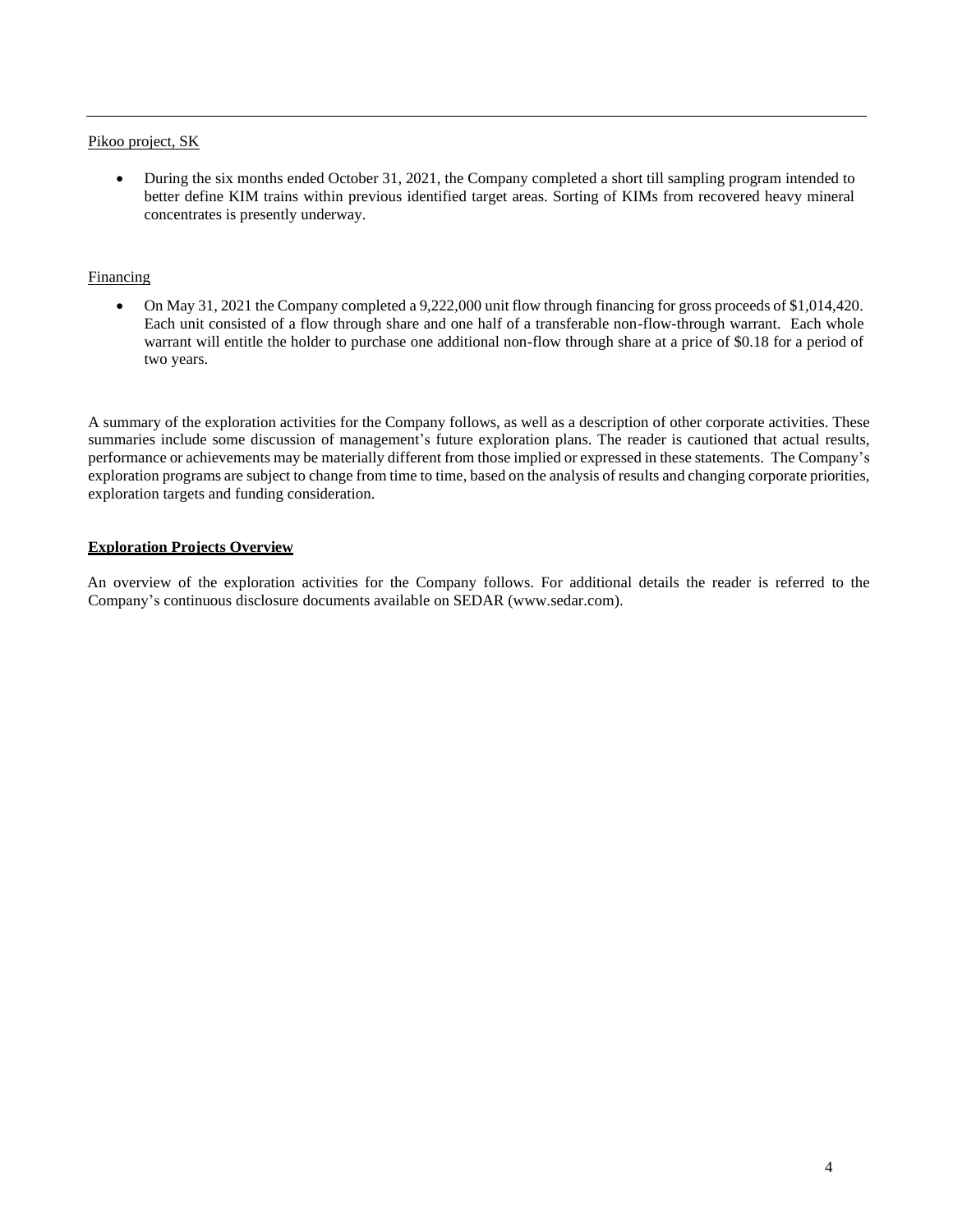| EXPLORATION AND EVALUATION             | Expended       |             |                          |              |
|----------------------------------------|----------------|-------------|--------------------------|--------------|
| <b>ASSETS</b>                          | During         |             | During                   | October 31,  |
|                                        | April 30, 2021 | the Period  | the Period               | 2021         |
| <b>Diamond Properties</b>              |                |             |                          |              |
| Lac de Gras, Canada                    |                |             |                          |              |
| <b>Exploration</b> costs               | \$235,404      | \$          | \$                       | \$235,404    |
| Acquisition and tenure costs           | 277,918        |             |                          | 277,918      |
| Geological, data collection and assays | 153,559        |             |                          | 153,559      |
| Office and salaries                    | 134,040        |             |                          | 134,040      |
|                                        | 800,921        | ÷,          | ÷,                       | 800,921      |
|                                        |                |             |                          |              |
| Pikoo, Canada                          |                |             |                          |              |
| <b>Exploration</b> costs               | 1,262,325      | 11,955      |                          | 1,274,280    |
| Drilling                               | 2,085,859      |             |                          | 2,085,859    |
| Acquisition and tenure costs           | 219,864        | 427         |                          | 220,291      |
| Geological, data collection and assays | 1,597,498      | 25,733      |                          | 1,623,231    |
| Office and salaries                    | 681,107        | 22,548      |                          | 703,655      |
| Recoveries and contributions           | (637, 813)     |             |                          | (637, 813)   |
|                                        | 5,208,840      | 60,663      | $\overline{a}$           | 5,269,503    |
| Loki, Canada                           |                |             |                          |              |
| <b>Exploration</b> costs               | 519,758        | 26,681      |                          | 546,439      |
| Drilling                               | 296,657        | 390,320     |                          | 686,977      |
| Acquisition and tenure costs           | 79,029         | 219         |                          | 79,248       |
| Geological, data collection and assays | 463,993        | 6,787       |                          | 470,780      |
| Office and salaries                    | 310,198        | 23,487      |                          | 333,685      |
| Recoveries                             | (748, 952)     | (19,500)    |                          | (768, 452)   |
|                                        | 920,683        | 427,994     |                          | 1,348,677    |
| Naujaat, Canada                        |                |             |                          |              |
| <b>Exploration</b> costs               | 1,165,963      | 283,353     |                          | 1,449,316    |
| Drilling                               | 1,464,020      |             |                          | 1,464,020    |
| Acquisition and tenure costs           | 430,290        | 5,513       |                          | 435,803      |
| Geological, data collection and assays | 5,272,485      | 2,084,542   |                          | 7,357,027    |
| Office and salaries                    | 1,157,704      | 524,881     |                          | 1,682,585    |
| Recoveries and contributions           | (582, 560)     | (3,028,103) |                          | (3,610,663)  |
|                                        | 8,907,902      | (129, 814)  |                          | 8,778,088    |
|                                        |                |             |                          |              |
| Mel, Canada                            |                |             |                          |              |
| <b>Exploration</b> costs               | 1,331,925      | 8,675       |                          | 1,340,600    |
| Drilling                               | 465,004        |             |                          | 465,004      |
| Acquisition and tenure costs           | 305,896        |             |                          | 305,896      |
| Geological, data collection and assays | 997,079        |             |                          | 997,079      |
| Office and salaries                    | 399,750        | 7,799       |                          | 407,549      |
| Recoveries                             |                | (120, 500)  |                          | (120,500)    |
|                                        | 3,499,654      | (104, 026)  | $\overline{a}$           | 3,395,628    |
|                                        |                |             |                          |              |
| CSI, Canada                            |                |             |                          |              |
| Exploration costs                      |                | 3,808       |                          | 3,808        |
| Acquisition and tenure costs           | 12,375         | 455         |                          | 12,830       |
| Geological, data collection and assays | 5,991          | 53405       |                          | 59,396       |
| Office and salaries                    |                | 10,920      |                          | 10,920       |
|                                        | 18,366         | 68,588      | $\overline{\phantom{0}}$ | 86,954       |
|                                        |                |             |                          |              |
|                                        |                |             |                          |              |
| <b>TOTAL</b>                           | \$19,356,366   | \$323,405   | \$                       | \$19,679,771 |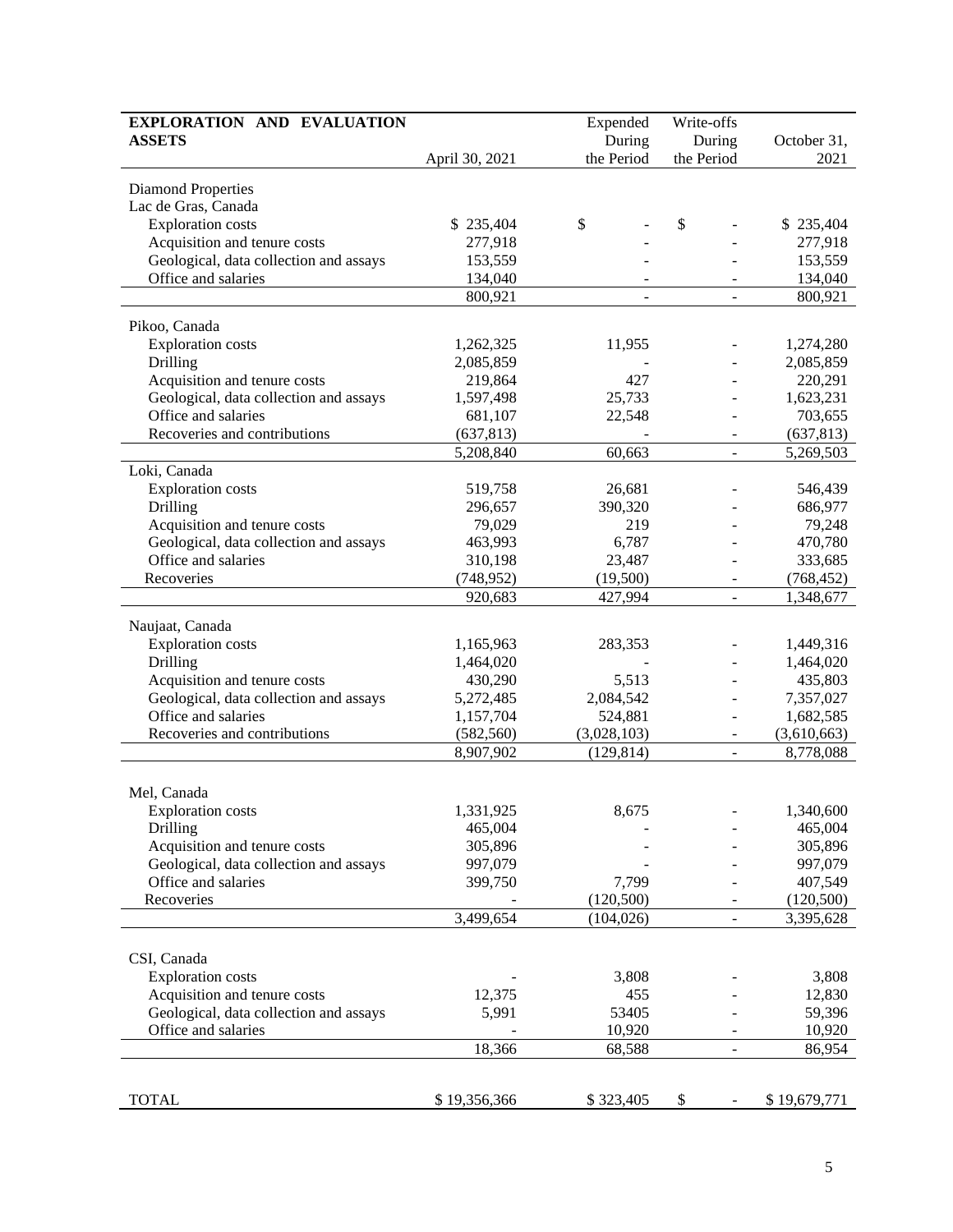Unless otherwise stated below, the Company's Canadian exploration activities are conducted under the supervision of Kenneth Armstrong, P.Geo. (NWT, NU, ON), President and CEO of the Company.

### **Diamond Projects**

### Naujaat Diamond Project, Nunavut

The Naujaat diamond project is located near the community of Naujaat, Nunavut. A total of eight kimberlite pipes (Q1-4, A34, A42, A59, A76, A94, A97 and A152) have been identified within the project as well as a number of laterally extensive kimberlite dyke systems. The Q1-4 kimberlite, located just 7 km from the Company's laydown near the community of Naujaat, is the largest and most diamondiferous of the kimberlites discovered to date and hosts an important population of Type IaA - Ib fancy coloured, yellow to orangey yellow, diamonds.

On May 15, 2013 the Company confirmed an Inferred Mineral Resource for the 12.5 hectare Q1-4 kimberlite to be 26.1 million carats from 48.8 million tonnes total content of kimberlite with an average +1 DTC total diamond content of 53.6 carats per hundred tonnes (cpht) extending from surface to a depth of 205m. Additional resource upside in the form of a target for further exploration was estimated at between 7.9 to 9.3 million carats of diamonds from 14.1 to 16.6 million tonnes total content of kimberlite with an average +1 DTC total diamond content of 56.1 cpht, extending from 205m depth to 305m depth. Mineral resources that are not mineral reserves do not have demonstrated economic viability. The potential quantity and grade of a target for further exploration referred to above is conceptual in nature, there has been insufficient exploration to define a mineral resource, and it is uncertain whether further exploration will result in the target being delineated as a mineral resource. For information on the data verification, exploration information and the resource and target for further exploration estimation procedures please see the technical report dated May 13, 2013 which is available under the Company's profile at [www.sedar.com](http://www.sedar.com/) and on the Company's website [\(www.northarrowminerals.com\)](http://www.northarrowminerals.com/). The authors of the report were Barb Kupsch, P.Geol. and David Farrow, P.Geo.

Evaluation work completed by the Company since 2014 has included bulk sampling (2014 and 2017) and delineation drilling (2017). The 2017 delineation drill program was part of a planned program to increase confidence in the Q1-4 geological model, including the target for further exploration (TFFE) between 205 and 305m below surface (-135 to -235 meters above sea level "masl") outlined in the May 2013 technical report. Drilling confirmed the kimberlite extends well beyond 305m below surface with the deepest drill hole terminated in kimberlite at a depth of 376 m below surface (approximately -311 masl). A more complete summary of the drilling results can be found in the Company's Management Discussion and Analysis for the years ended April 30, 2018 and 2019.

Prior to 2021, the Company collected two bulk samples from Q1-4, including a 210 tonne sample in 2017 (Pit C), and a 1353 tonne sample (A282014) in 2014. The samples primarily tested the A88 and A28 kimberlite phases, respectively. A summary of the diamond recoveries from the 2017 and 2014 bulk samples is provided in the table below, including the proportion of coloured (yellow to orangey yellow) diamonds recovered from the samples.

| Sample               | Weight       | # Diamonds | Carats | Sample Grade | Proportion Yellow Diamonds <sup>1</sup> |           |
|----------------------|--------------|------------|--------|--------------|-----------------------------------------|-----------|
|                      | (Dry tonnes) | $(+1$ DTC) |        | $(cpht^2)$   | <b>By Stones</b>                        | By Carats |
| Pit $C^{3,4}$        | 209.84       | l.991      | 64.25  | 30.6         | 10.7%                                   | 21.2%     |
| A282014 <sup>5</sup> | .353.3       | 1,083      | 384.28 | 28.4         | 9.0%                                    | 21.5%     |

 $\frac{1}{1}$  includes very pale to pale to intense/dark yellow + green yellow diamonds; same colour breakdown as undertaken for sample A282014.

<sup>2</sup>carats per hundred tonnes

<sup>4</sup>total 2017 Pit C sample determined by arithmetic

<sup>5</sup> As reported in North Arrow news release dated [May 5, 2015.](http://www.northarrowminerals.com/news/press_releases/2015/index.php?content_id=178)

It is management's opinion that Q1-4 represents a compelling under evaluated diamond resource that benefits from its large size and close proximity to tidewater and infrastructure of the Hamlet of Naujaat. The coloured (yellow to orangey yellow) diamonds are a distinguishing characteristic of the Q1-4 diamond population. Studies of the nitrogen aggregation characteristics of the coloured diamonds have confirmed they are a distinct population of rare Type IaA - Ib coloured diamonds. In 2015, the

<sup>&</sup>lt;sup>3</sup> As reported in North Arrow news release dated February 28, 2018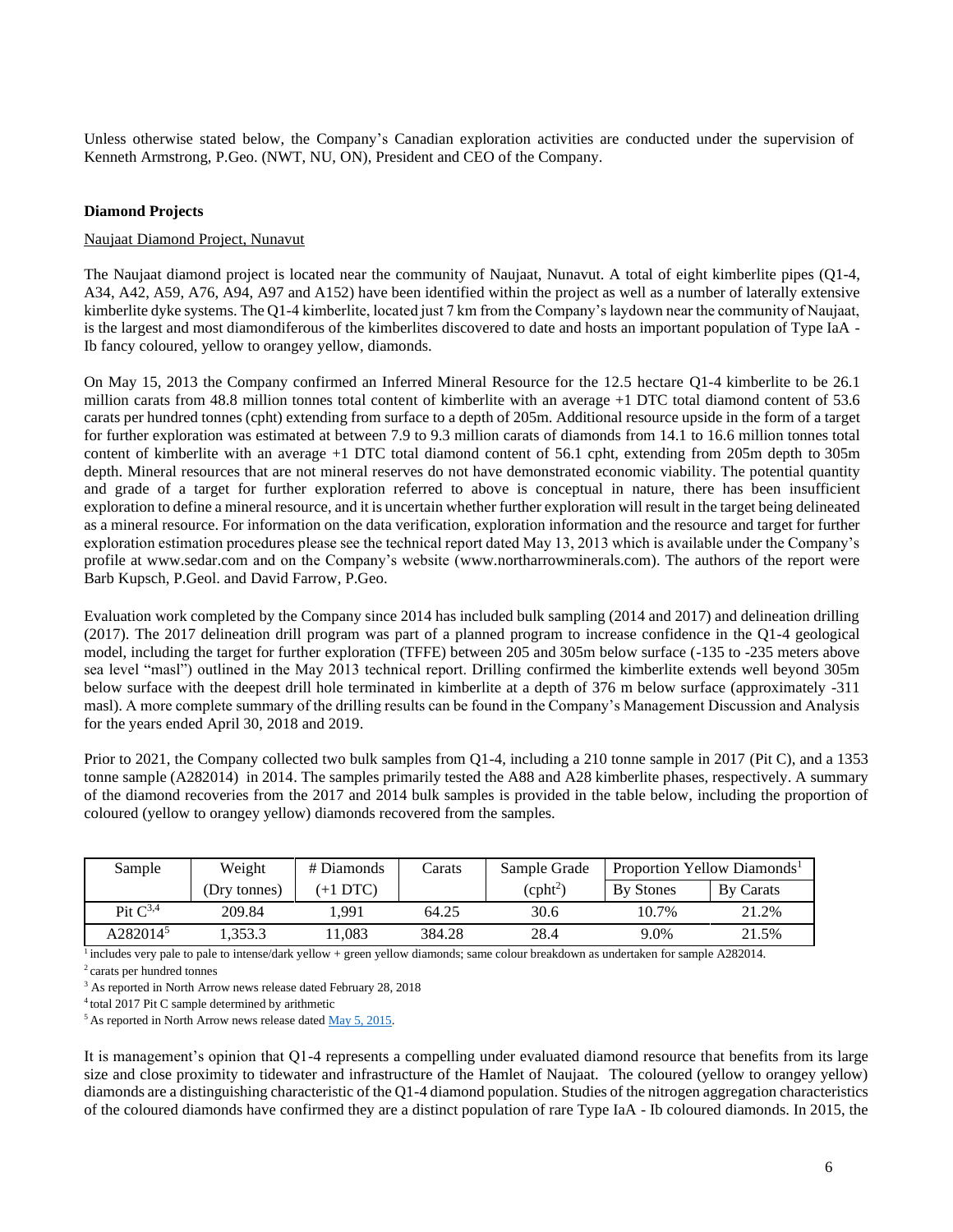Company initiated a polishing exercise on a selection of the coloured diamonds to provide information on their suitability for polishing, potential yield, and final polished colour. Results from this work confirmed that i) a portion of the yellow diamond population are certifiable fancy orangey yellow diamonds that would be desirable for use in the luxury gem and jewelry trade and ii) the presence of these fancy coloured diamonds could have a significant positive impact on the overall value of the Q1- 4 diamond population. During the year ended April 30, 2020 the Company concluded a first pass engineering design and costing study of a small-scale mobile diamond recovery plant that could be used as part of a future bulk sampling program.

The Company has also been working in support of an application by the Hamlet of Naujaat to construct a community access trail extending 14.8 km northeast of the community. The proposed access trail will pass approximately 1.5 km southeast of Q1- 4 and would lie entirely within the community's municipal boundaries and the Hamlet has taken the lead on its design and construction as the proposed trail has a number of beneficial social and economic development outcomes for the community. During the six months ended October 31, 2021 the Company provided support for a LIDAR survey of the proposed access trail alignment.

On June 1, 2020 the Company granted Burgundy an option to earn a 40% interest in the project by funding the collection of a \$5,600,000, 1,500 to 2,000t bulk sample from the Q1-4 kimberlite in 2021. The purpose of the bulk sample is to recover sufficient diamonds to confirm the coarse size distribution and quality characteristics of the coloured diamond population in the Q1-4 deposit. The Company remains Operator of exploration activities during the option period and Burgundy has, to date, advanced to the Company \$5,600,000 in accordance with the cash call schedule in the option agreement.

On June 21, 2021 the Company announced the start of the bulk sampling program and on August 19, 2021 announced that sample collection was complete, with 2,500 bulk sample bags, representing approximately 2,000t of kimberlite, delivered to the Company's laydown near the community of Naujaat. In late September 2021 the sample bags were transferred to a sealift for shipment to the SRC processing and diamond recovery laboratory in Saskatoon. On October 26, 2021 the Company announced that one third of the sample had been delivered to SRC and that DMS processing was under way. The remainder of the sample was delivered subsequent to the six months ended October 31, 2021, and December 16, 2021 the Company announced that DMS processing of the first of five subsamples had been completed. Diamond sorting was well underway with diamond recoveries expected to be reported over the first half of calendar 2022.

The Company and Burgundy have also signed a non-binding letter of intent ("LOI") to negotiate a second option agreement under which Burgundy may elect, after completing the 2021 preliminary bulk sample, to earn an additional 20% interest in the Q1-4 diamond deposit by funding the collection of a 10,000 tonne bulk sample.

The Naujaat project is subject to a 0.5% gross overriding royalty ("GOR") and net smelter royalty ("NSR") on diamond, precious metal and base metal production from the project. The holder of this royalty will also receive a payment of \$2.5 million at the time the first royalty payment relating to the project is due.

The Naujaat project is also subject to a 3% NSR on metals and a 3% gross production royalty ("GPR") on the sale of industrial minerals, including diamonds. Subject to a November 2016 amending agreement, the NSR and GPR may each be reduced to 1% subject to future contingent cash payments to the royalty holder totalling \$5.15M and future staged exploration expenditures totalling \$20M.

# Pikoo Diamond Project, Saskatchewan

The Company's 100% owned Pikoo diamond project consists of 39,752 hectares of mineral claims located approximately 140 km east of La Ronge, Saskatchewan. An all-season road to the community of Deschambault Lake comes to within 6 km of the project's southern boundary. Three drilling programs (53 drill holes; 7,369m) have been completed at the project (2013, 2015, and 2016) and a total of 10 discrete kimberlite occurrences have been discovered. Microdiamond testing of five of the kimberlites has confirmed that all are diamondiferous. A full summary of the initial diamond results from these kimberlites can be found in the Company's MD&A's for the years ended April 30, 2014 and 2016 as well as the MD&A for the three months ended July 31, 2016.

Kimberlites have been discovered at or near the up-ice termination of well-defined KIM trains. The trains have been geographically described as the South Pikoo target area (1 KIM train; four kimberlite discoveries); North Pikoo area (1 KIM train; 4 kimberlite discoveries) and the East Pikoo area (2 KIM trains, 2 kimberlite discoveries). A fourth target area, called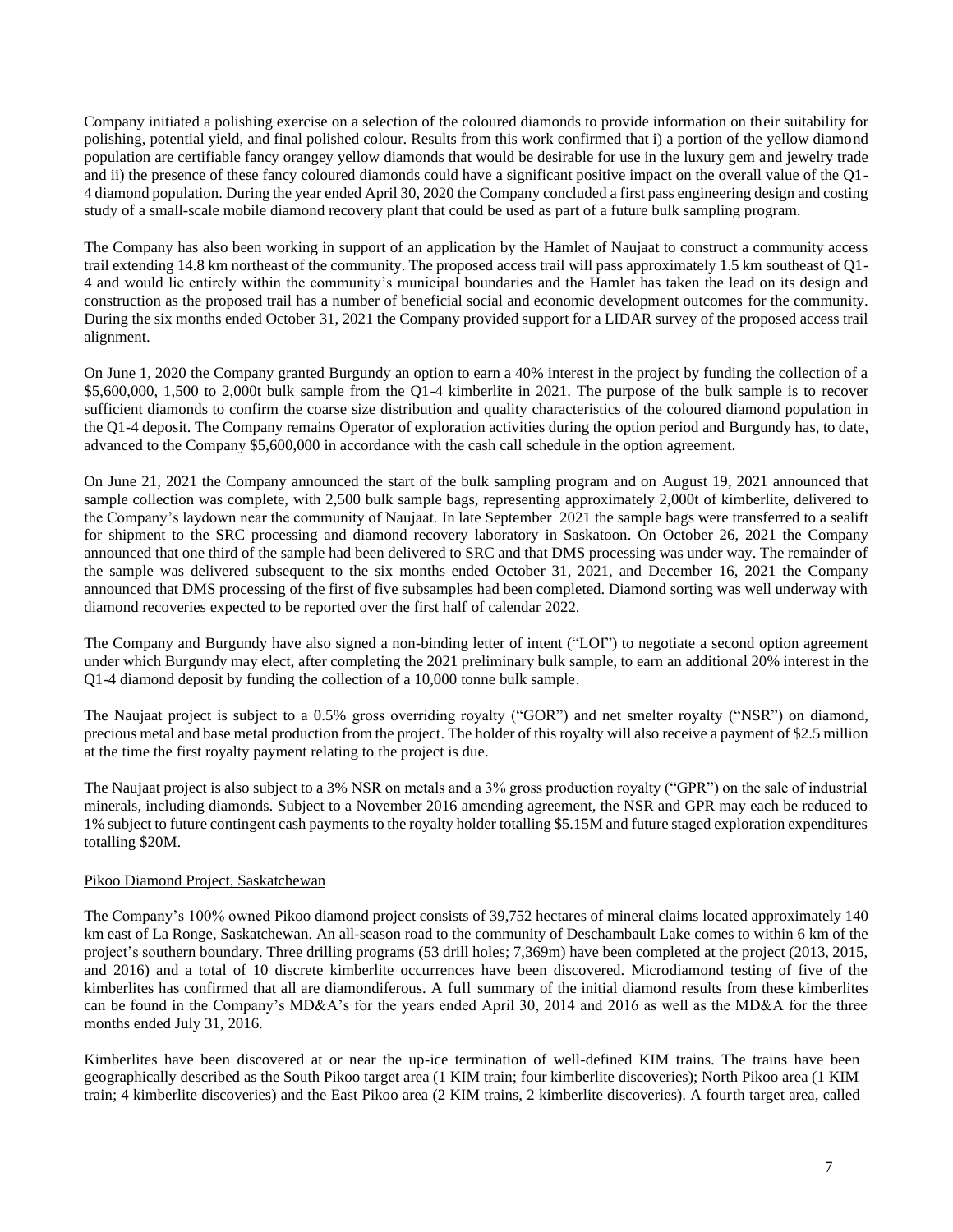Bear Lake, has been identified on the basis of a cluster of anomalous KIM results from till samples collected in the southern part of the project area. Detailed evaluations of the petrography of the discovered kimberlites in conjunction with diamond results, mineral abundances and core logging information have been conducted and indicate that additional, as yet undiscovered kimberlites are located in both the North Pikoo and South Pikoo areas.

During six months ended October 31, 2021 the Company completed a short till sampling program to help verify potential drill targets in the project area. A total of 25 samples were collected from three target areas to increase sample density and better define KIM trains. Observation of heavy mineral concentrates from the samples is underway with results expected in January 2022.

The Pikoo project is subject to a 1% GOR and NSR on diamond, precious metal and base metal production and a contingent cash payment of \$1.25 million owing to the royalty holder at the time the first royalty payment is due.

### Loki Diamond Project – Northwest Territories

The Loki diamond project consists of 23 mineral claims covering approximately 12,898 ha, acquired by staking between 2013 and 2018 in the Lac de Gras region of the Northwest Territories. The Company holds a 100% interest in these claims, 19 of which are subject to 2% royalties on diamonds and base and precious metals. The royalty is held by Umgeni Holdings International Limited ("Umgeni"), a private company of which Chris Jennings, a director of the Company, is a beneficiary of the sole shareholder.

During the year ended April 30, 2021, the company completed a ground geophysics programs, including gravity surveys of the north Loki area as well as kimberlite EG05. The north Loki survey outlined a new target at the up ice termination of a prominent and unsourced regional kimberlite indicator mineral anomaly that forms part of what has historically been known as the south Coppermine Train. Gravity survey results outlined an elongate gravity low anomaly, over 400m long by 100m wide, with a maximum amplitude of approximately 0.35mGal, similar in strength to gravity anomalies associated with some of the known kimberlites in the region, including EG05.

During the six months ended October 31, 2021 the Company completed an exploration drill program to test targets in the north Loki area. Six holes were completed during the program, testing several gravity anomalies that were explained by significant, locally >5m thick, ice lenses within glacial overburden ranging from 25m to over 30m in thickness. The prominent indicator mineral train that terminates in the north Loki area remains unexplained. Overburden samples collected during the drill program have been processed and identified KIMs are presently being analyzed by electron microprobe. Results from this work will help with ongoing interpretation to try and identify a kimberlite bedrock source.

#### Lac de Gras Diamond Project – Northwest Territories

The Lac de Gras Diamond project forms a very large, approximately 147,200 ha contiguous block of mineral claims and mining leases located within the Lac de Gras region of the Northwest Territories. The project area directly adjoins the mineral leases that host the Diavik diamond mine, located 10 km to the north, and the mineral claims of the Company's Loki project to the west. The Ekati diamond mine is located within 40 km to the northwest.

The project has been evaluated under a joint venture arrangement between the Company and Arctic Canadian Diamond Company ("ACDC"). ACDC acquired their interest in the joint venture during the year ended April 30, 2021, as part of ACDC's purchase of the Ekati Diamond Mine and other exploration assets from Dominion Diamond Mines on February 3, 2021. Dominion had been the joint venture operator and exploration programs have, and continue to be, managed by Aurora Geosciences of Yellowknife, NT. During the six months ended October 31, 2021, ACDC notified the Company that no exploration is planned for the project during calendar 2021.

The Company has elected not to contribute its proportionate share of costs to all approved joint venture programs since inception of the joint venture in 2016. During the six months ended October 31, 2021, ACDC and the Company confirmed their interests in the joint venture as at February 3, 2021, were 77.31% and 22.69%, respectively.

Pursuant to a previous acquisition agreement between the Company and Springbok Holdings Inc. ("Springbok") (Please see the Company's Annual Management Discussion and Analyses for the year ended April 30, 2016 for further details on the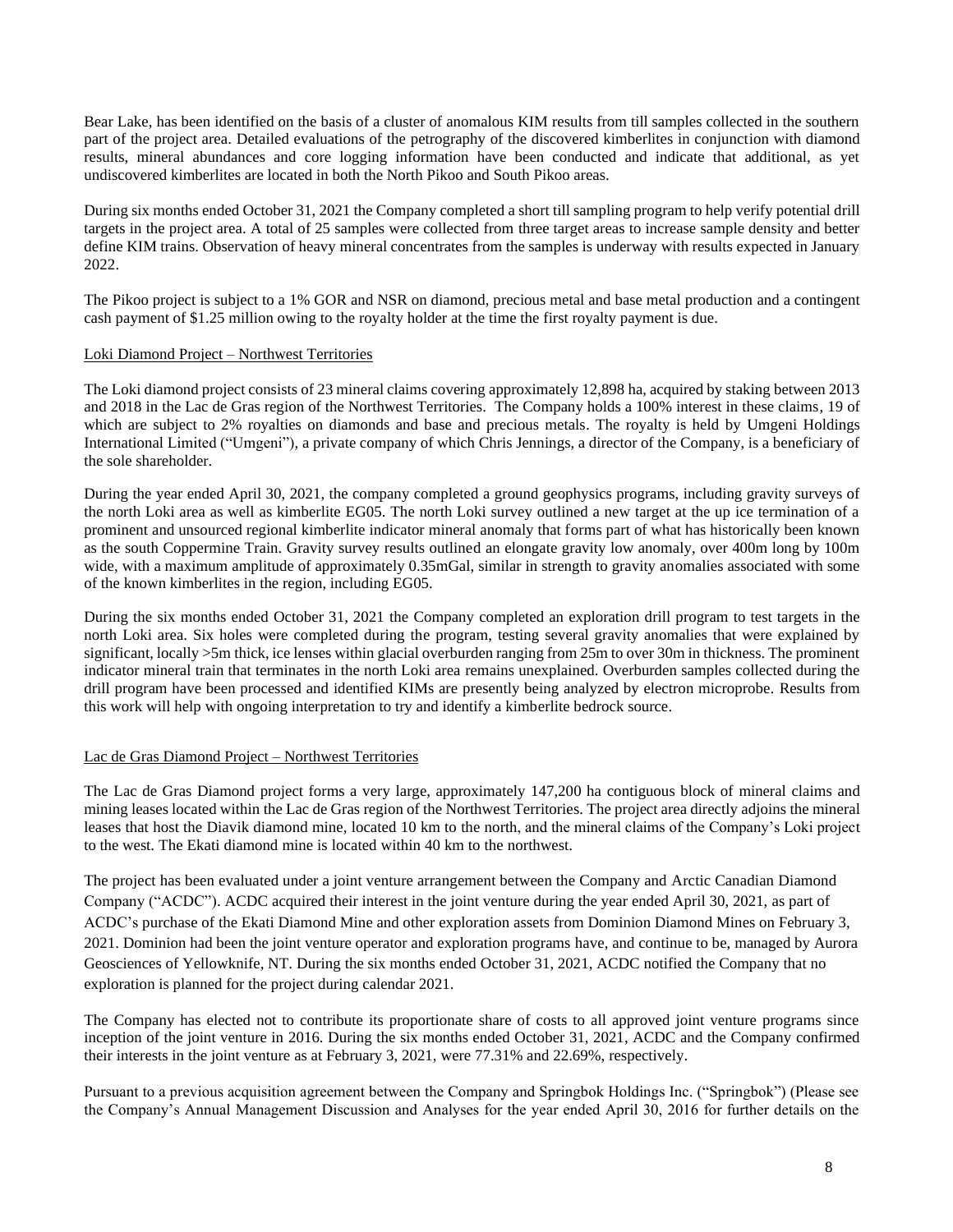acquisition agreement), in the event the Company incurs \$2 million in joint venture expenditures on the Lac de Gras Joint Venture Property, the Company will issue to Springbok that number of common shares of the Company having a value of \$1 million.

### Mel Diamond Project – Nunavut

The Company maintains a 100% interest in the Mel diamond project. The project consists of approximately 56,075 hectares on the Melville Peninsula, Nunavut, approximately 140 km south of the community of Sanirajaq (formerly Hall Beach) and 210 km northeast of the community of Naujaat. The property is located within 18 km of tidewater and hosts two known kimberlite occurrences and several well defined kimberlite indicator mineral (KIM) trains. The two kimberlites, ML8 and ML345, were discovered in 2017 and 2018, respectively, near the up-ice termination of KIM train in the northern part of the property. The ML8 kimberlite is significantly diamondiferous, with 77 diamonds recovered from 294.7 kg of kimberlite, including 4 diamonds larger than 0.85mm. More complete details and results of the 2018 program can be found in the Company's Management Discussion and Analysis for the Year ended April 30, 2019. Next steps for the project include, subject to funding, additional prospecting, till sampling, and geophysics to better define drill targets at the head(s) of identified KIM trains.

The Mel project is subject to a 1% GOR held by Anglo Celtic Exploration Ltd. (the "ACEL GOR"), a private company controlled by D. Grenville Thomas, a director of the Company. The Company retains the right to buy back half of the ACEL GOR  $(0.5\%)$  for \$1 million at any time.

Effective January 13, 2021, the Company entered into an agreement with StrategX Elements Corp ("StrategX") to sell to StrategX the non-diamond mineral rights in the Mel Property for consideration of a 1% GOR on the non-diamond production, and 100% of the rights to any diamond discoveries in a 435,000 ha area of interest surrounding the property ("StrategX AOI"). In addition, StrategX will also assume 50% of the responsibility for the Mel exploration camp, including demobilization costs. StrategX retains a 2% GOR on any diamond production in the StrategX AOI, reduced to 1% wherever the ACEL GOR applies. North Arrow retains the right to purchase 50% of StrategX's GOR for \$2,000,000. StrategX retains the right to purchase 50% of the North Arrow GOR for \$1,000,000.

# Luxx Diamond Project – Nunavut

The Company maintains a 100% interest in the Luxx diamond project, Nunavut. The project was acquired to cover unexplained KIM trains identified from public datasets and consists of approximately 2,300 acres on the tidewater of Chesterfield Inlet, approximately 60 km from the community of Chesterfield Inlet and 100 km north of the community of Rankin Inlet. The project includes at least one, and possibly three KIM trains comprised of Mg-ilmenite, pyrope and eclogitic garnet. The Company presently has the required permits to allow for exploration drilling of targets on the property.

The Luxx project is subject to a 1% GOR held by Anglo Celtic Exploration Ltd., a private company controlled by D. Grenville Thomas, a director of the Company. The Company retains the right to buy back half of the GOR (0.5%) for \$1 million at any time.

### CSI Diamond Project – Nunavut

The Company maintains a 100% interest in the CSI diamond project, Nunavut. The project was acquired by staking during the winter of 2021 and is located immediately to the west of diamondiferous Muskox and Jericho kimberlites. The 4,540 ha property covers an area that could host a bedrock kimberlite source for regionally anomalous kimberlite indicator mineral samples reported by earlier workers. During the period ended October 31, 2021 the Company completed a small till sampling program intended to test new interpretations of the surficial geology in the project area. A total of 30 samples were collected and preliminary results, received indicated a number of samples with anomalous numbers of kimberlite indicator minerals. Final characterization of the recovered KIMs is currently underway.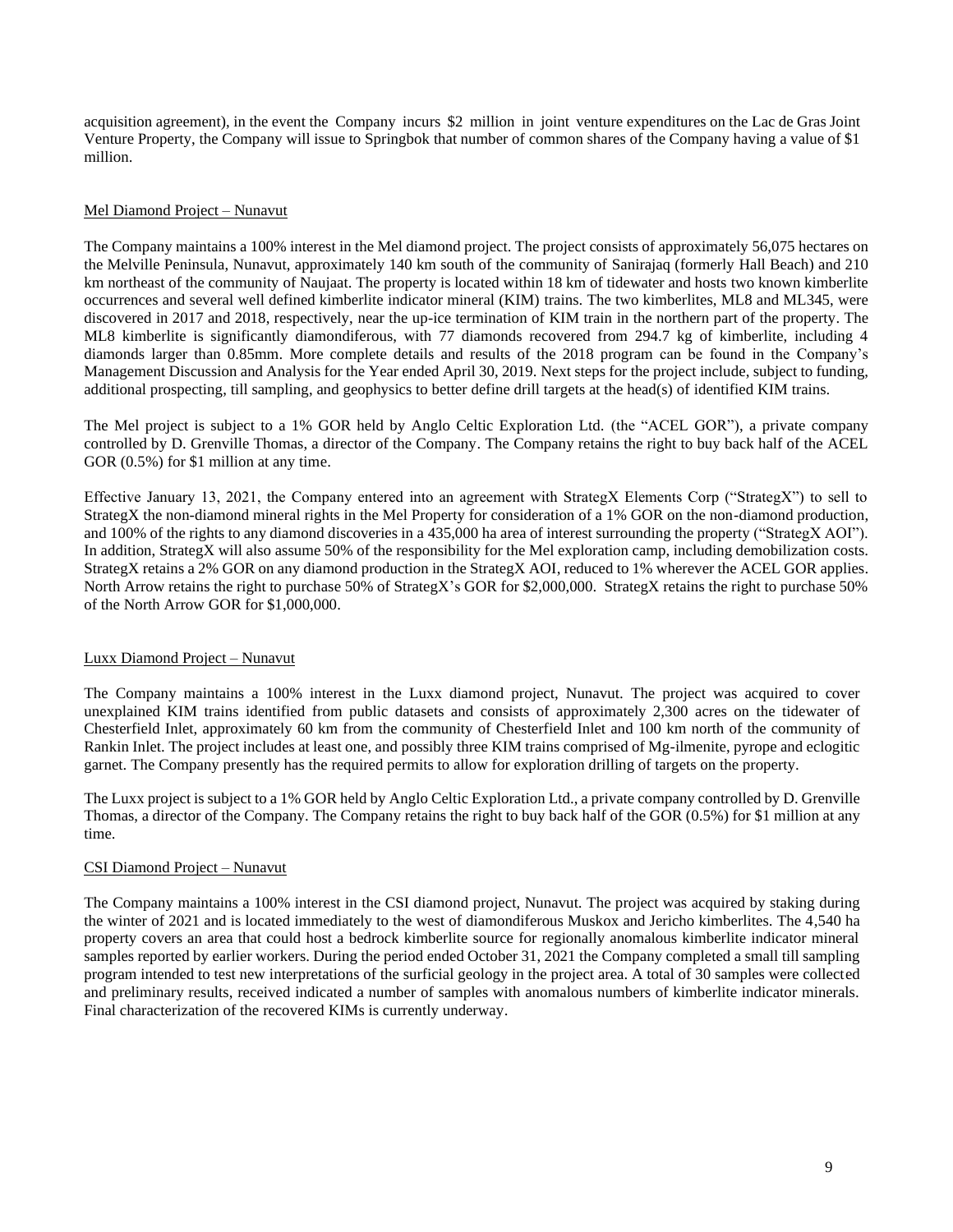### **Gold and Other Projects**

### Hope Bay ORO Gold Project – Nunavut

The Company's 100% owned ORO gold property is located in the Hope Bay Volcanic Belt (HBVB) in Nunavut and is strategically located on tide water covering the northern end of the HBVB, approximately 3.25km to the north of Agnico Eagle's Doris gold mine. Gold mineralization at the Doris gold mine occurs along a well-defined stratigraphic volcanic contact, which extends northward onto the ORO property. The ORO property hosts numerous gold showings and potentially gold bearing structures including the Elu shear zone and Wombat zone.

# **FINANCIAL CONDITION, LIQUIDITY, CAPITAL RESOURCES, OPERATIONS AND FINANCIAL RESULTS**

#### **Overall performance**

|                              | October 31, 2021 |     | April 30, 2021 |    | April 30, 2020 |
|------------------------------|------------------|-----|----------------|----|----------------|
| <b>Current assets</b>        | \$<br>3,180,889  | S   | 1,167,236      | -S | 704,676        |
| <b>Non-current assets</b>    | 19,727,962       |     | 19,430,287     |    | 19,266,186     |
| <b>Current liabilities</b>   | (3,289,251)      |     | (1,606,789)    |    | (477,100)      |
| <b>Long-term Liabilities</b> |                  |     | (883)          |    | (4,164)        |
|                              |                  |     |                |    |                |
| Shareholders' equity         | \$<br>19,619,600 | \$. | 18,989,851     |    | 19,489,598     |

### **Financing/Use of Proceeds**

Effective February 17, 2021, the Company entered into a loan agreement with Anglo Celtic Exploration Ltd. ("Anglo Celtic") to provide North Arrow an unsecured loan of \$400,000 (the "Loan"). Anglo Celtic is a private company controlled by D. Grenville Thomas, a director of the Company. The Loan is to be repaid in full by February 16, 2022 and carries an interest rate of 10% per annum with accrued interest to be paid at the time of the repayment. As further consideration for agreeing to advance the Loan, North Arrow issued to Anglo Celtic 1,000,000 common shares pursuant to the rules and regulations of the TSX Venture Exchange. Proceeds of the Loan will be used to advance the Company's exploration projects and for general working capital.

Effective May 31, 2021, the Company completed a 9,222,000 unit flow through financing for gross proceeds of \$1,014,420. Each unit consisted of a flow through share and one half of a transferable non-flow-through warrant. Each whole warrant will entitle the holder to purchase one additional non-flow through share at a price of \$0.18 for a period of two years.

### **Results of Operations**

During the three and six months ended October 31, 2021 (the "current quarter and the current period"), the Company recorded losses of \$169,995 or \$0.00 per share and \$367,164 or \$0.00 per share respectively. This is compared with losses of \$152,231 or \$0.00 per share and \$259,074 or \$0.00 per share respectively for the three and six months ended October 31, 2020 (the "comparative quarter and the comparative period").

Expenses for the current quarter were \$170,369 (comparative quarter - \$167,069) an increase of \$3,300. The increase in expenses during the current quarter was largely related to increased share-based compensation \$22,424 (comparative quarter - \$11,661), amortization of bonus shares \$20,959 (comparative quarter - \$nil), and increased office, miscellaneous and rent \$34,895 (comparative quarter \$14,859). The increase in share-based compensation reflects the vesting of stock options granted previously and the amortization of bonus shares is a result of the Company securing a short-term loan from a related party. These cost increases were offset by reductions in property investigation costs of \$2,685 (comparative quarter - \$24,776)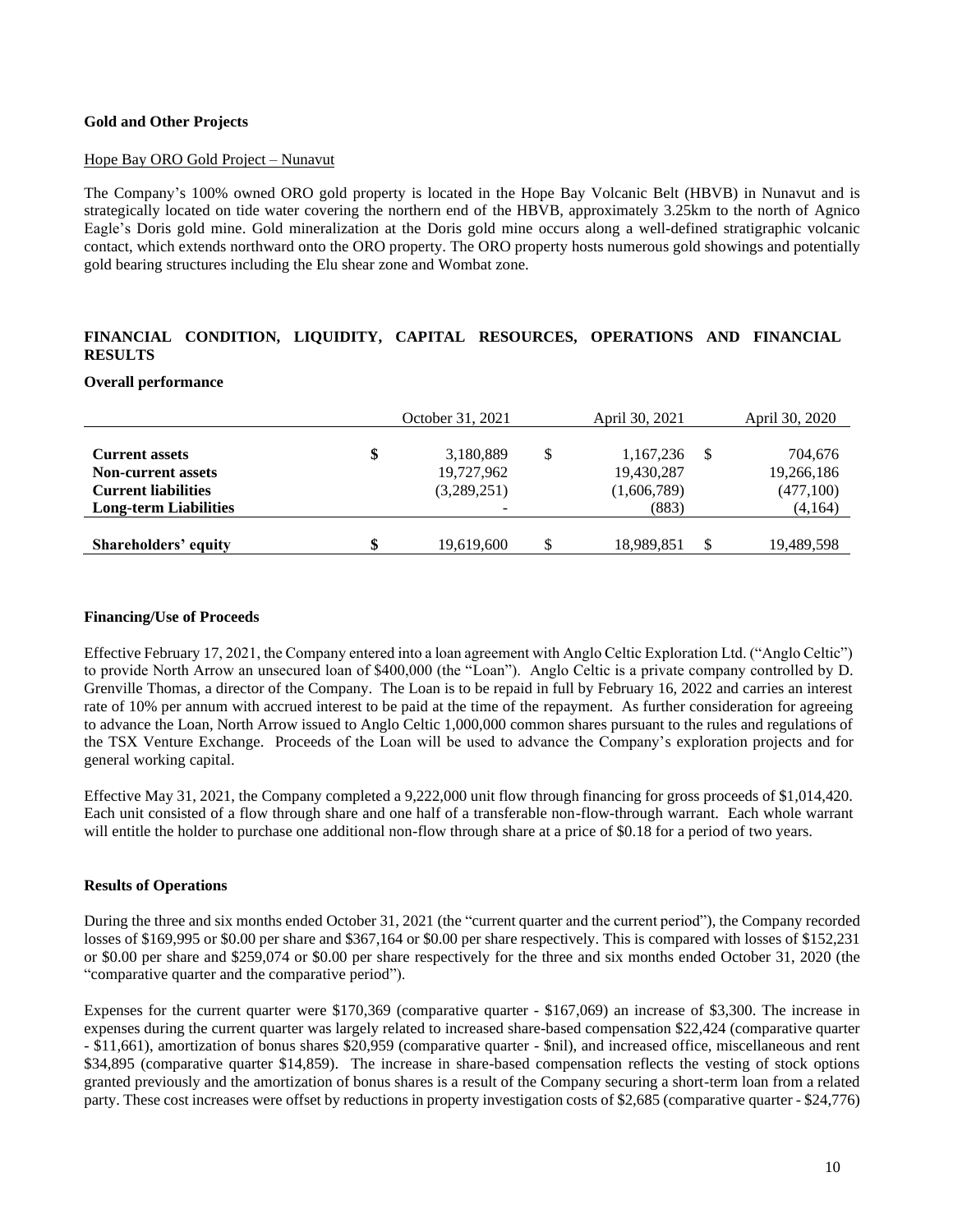and salaries and benefits expensed of \$58,166 (comparative quarter - \$77,353). The reduction in the property investigation and salaries was largely a result of costs directly attributable to projects being capitalized to the appropriate project.

During the current quarter the Company recorded a loss of \$5,000 (comparative quarter – gain of \$14,562) on marketable securities.

Expenses for the current period were \$381,248 (comparative period - \$341,019) an increase of \$40,229. The increase in expenses during the current quarter was largely related to increased share-based compensation \$60,982 (comparative period - \$24,544), amortization of bonus shares \$41,918 (comparative quarter - \$nil), and increased office, miscellaneous and rent \$60,859 (comparative period \$24,206). These cost increases were offset by reduced property investigation costs \$13,819 (comparative period - \$52,906) and reduced salaries and benefits expensed \$120,967 (comparative period - \$171,814). The reduction in the property investigation and salaries was largely a result of costs directly attributable to projects being capitalized to the appropriate project.

During the current period the Company recorded a loss on marketable securities of \$12,500 (comparative period - gain of \$81,478) and other income – deferred premium of \$26,282 (comparative period - \$nil). The loss on marketable securities reflects the write-down of the securities to fair market value and the other income – deferred premium arises on the accounting treatment used for the issuance of flow through shares at a premium to the market price of the Company.

### **Summary of quarterly results**

The following table sets out selected unaudited quarterly financial information of North Arrow and is derived from the Company's unaudited quarterly consolidated financial statements prepared by management. The Company's interim financial statements are prepared in accordance with IFRS and are expressed in Canadian dollars.

|                       |                 |                          | <b>Basic Earnings</b><br>(Loss) per share<br>Income or (Loss)<br>from Continued<br>from Continued |                   |    |                          |       |                     |
|-----------------------|-----------------|--------------------------|---------------------------------------------------------------------------------------------------|-------------------|----|--------------------------|-------|---------------------|
|                       |                 |                          |                                                                                                   | Operation and Net |    | <b>Operation and Net</b> |       | Earnings (Loss) per |
| <b>Quarter Ending</b> | Interest Income |                          | Income (Loss)                                                                                     |                   |    | Income (Loss)            | share |                     |
| October 31, 2021      | \$              | 129                      | \$                                                                                                | (169, 995)        | \$ | $(0.00)$ \$              |       | (0.00)              |
| July 31, 2021         | \$              | $\overline{\phantom{0}}$ | \$                                                                                                | (197.169)         | \$ | $(0.00)$ \$              |       | (0.00)              |
| April 30, 2021        | \$              |                          | S                                                                                                 | (186, 147)        | \$ | $(0.00)$ \$              |       | (0.00)              |
| January 31, 2021      | \$              | 97                       | \$                                                                                                | (182.970)         | \$ | $(0.00)$ \$              |       | (0.00)              |
| October 31, 2020      | S               | 276                      | S                                                                                                 | (152, 231)        | \$ | $(0.00)$ \$              |       | (0.00)              |
| July 31, 2020         | ¢<br>J          | 191                      | \$                                                                                                | (106, 843)        | \$ | $(0.00)$ \$              |       | (0.00)              |
| April 30, 2020        | \$              | 931                      | \$                                                                                                | (263, 262)        | \$ | $(0.00)$ \$              |       | (0.00)              |
| January 31, 2020      | ¢<br>D          | 3,011                    | \$                                                                                                | (258,234)         | \$ | $(0.00)$ \$              |       | (0.00)              |

### **Variations in Quarterly Results**

The Company's quarterly results can be affected by many factors such as seasonal fluctuations, variations in capital markets, the write-off of capitalized amounts, stock-based compensation costs, tax recoveries, flow through financings and legal matters.

The \$169,995 loss for the second quarter of fiscal 2022 reflects the Company's ongoing administration costs, amortization of \$20,959 related to the bonus shares issued as consideration to a loan, share based compensation costs of \$22,424 and a loss of \$5,000 on marketable securities.

The \$197,169 loss for the first quarter of fiscal 2022 reflects the Company's ongoing administration costs, amortization of \$20,959 related to the bonus shares issued as consideration to a loan, share based compensation costs of \$38,558 and a loss of \$7,500 on marketable securities.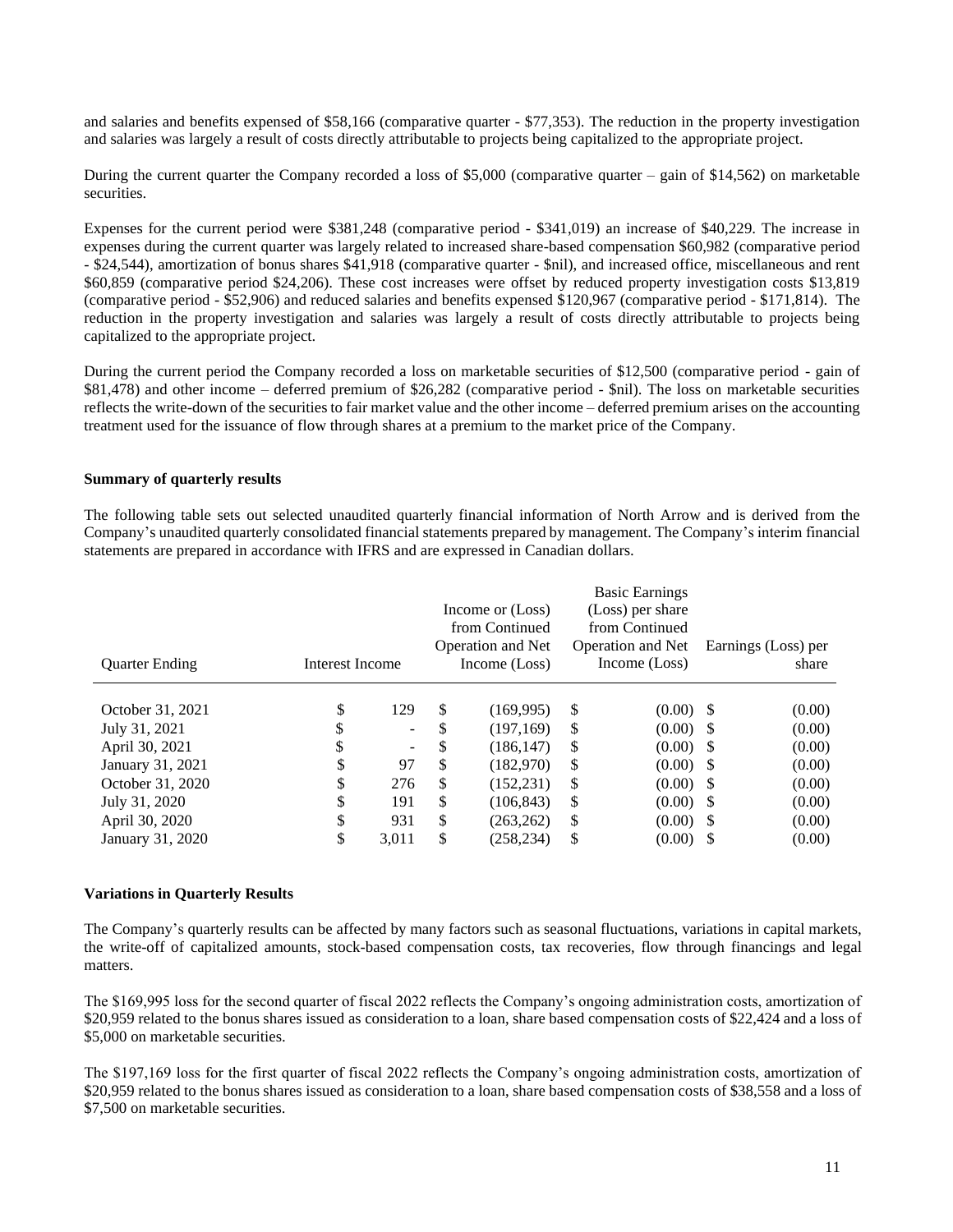The \$186,147 loss for the fourth quarter of fiscal 2021 reflects the Company's ongoing administration costs, amortization of \$16,767 related to the bonus shares issued as consideration to a loan, share based compensation costs of \$8,027 and gains of \$5,000 on marketable securities.

The \$182,970 loss for the third quarter of fiscal 2021 reflects the Company's ongoing administration costs, share based compensation costs of \$10,873 and gains of \$4,489 on marketable securities.

The \$152,231 loss for the second quarter of fiscal 2021 reflects the Company's ongoing administration costs, share based compensation costs of \$11,661 and gains of \$14,562 on marketable securities.

The \$106,843 loss for the first quarter of fiscal 2021 reflects the Company's ongoing administration costs, share based compensation costs of \$12,883 and gains of \$66,916 on marketable securities.

The \$263,262 loss for the fourth quarter of fiscal 2020 reflects the Company's ongoing administration costs, the effects of IFRS 16 and share based compensation costs of \$25,152.

The \$258,234 loss for the third quarter of fiscal 2020 reflects the Company's ongoing administration costs, increased depreciation on leased assets as a result of the adoption of IFRS 16 and share-based compensation of \$67,419.

### **Financial Position October 31, 2021 compared to April 30, 2021**

At October 31, 2021, the Company had cash of \$3,006,363, exploration and evaluation assets of \$19,679,771, current liabilities of \$3,289,251 and shareholders' equity of \$19,619,600. These amounts are compared to cash of \$1,091,927, exploration and evaluation assets of \$19,356,366, current liabilities of \$1,606,789 and shareholders' equity of \$18,989,851 at April 30, 2021. The increase in the Company's cash position is largely a result of the Company completing a \$1,014,420 flow through private placement and its receipt of advances from Burgundy for the Naujaat 2021 summer work program. The increase in the Company's current liabilities is largely due to the unspent portion of the advances received from Burgundy for work on the Naujaat project. At October 31, 2021 the unspent portion of the advances have been reflected as a \$2,171,710 (April 30, 2021 - \$761,734) current liability. The advanced funds will be used for the ongoing exploration and evaluation work on the Naujaat project where Burgundy is earning a 40% interest.

During the current period the Company's activities focused on work related to the 2021 Naujaat field season, exploration related to the Loki and CSI projects and exploration and evaluation of other projects.

#### **Liquidity**

At October 31, 2021 the Company had working capital deficiency of \$108,362 compared to a working capital deficiency of \$439,553 at April 30, 2021. The reduction in the working capital deficiency is largely a result of funds raised in a private placement for ongoing exploration activities. Included in accounts payable and accrued liabilities is a \$120,500 provision for North Arrow's portion of the demobilization costs related to the Mel project in Nunavut. During the current period StrategX commenced work at the Mel project and assumed their proportionate share of \$241,000 of demobilization costs. The \$241,000 provision is an estimate of costs required to demobilize the project's related exploration equipment should the Company not undertake additional drilling.

During the current period the Company's cash position increased \$1,914,436 (comparative quarter – decreased \$235,623) as a result of cash expenditures of \$314,329 (comparative period - \$266,143) from operating activities offset by net receipts of \$1,268,932 (comparative period – \$70,556) and \$959,833 (comparative period – expenditures of \$40,036) from investing and financing activities.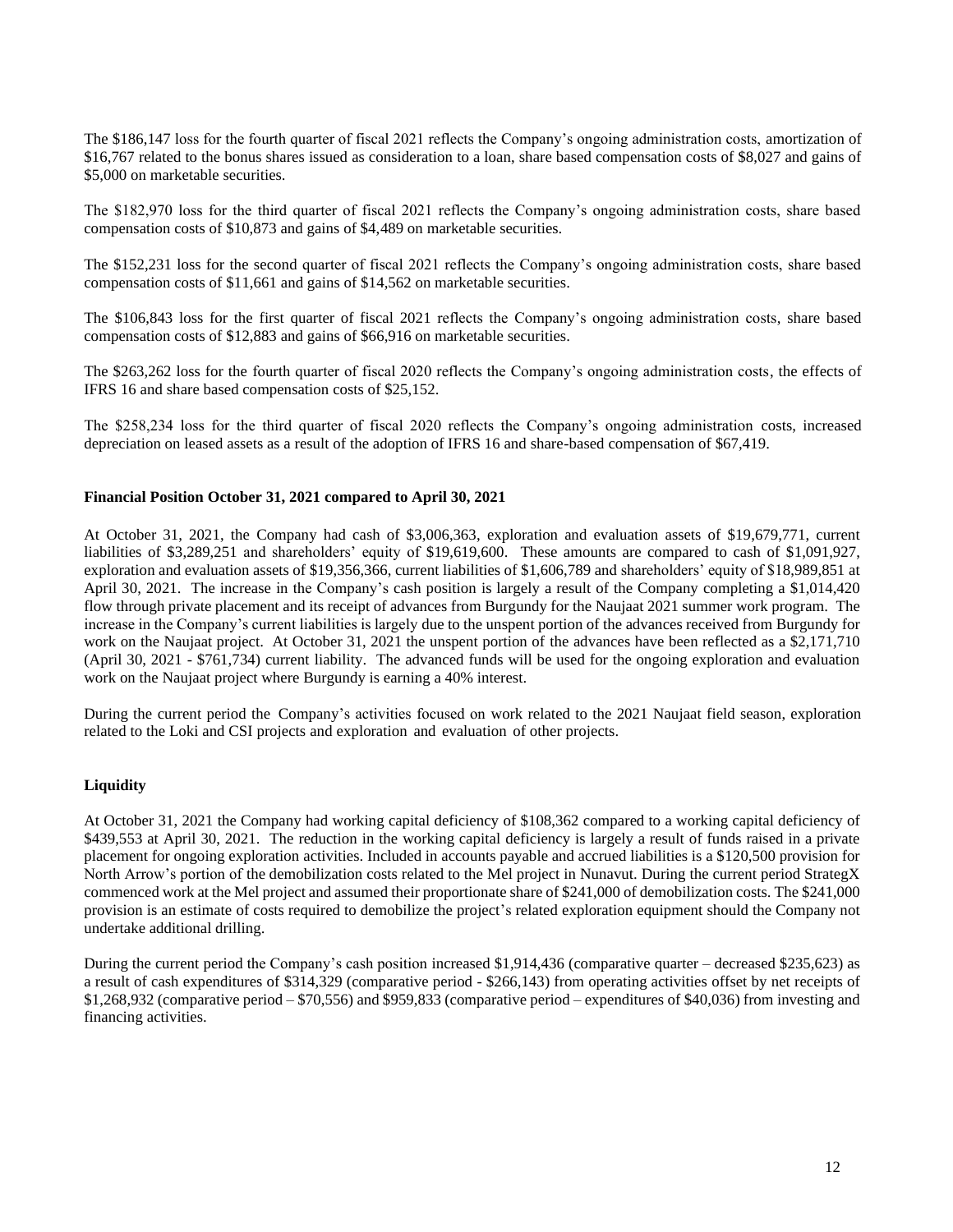# **Operating activities**

During the current period the Company's operating activities used \$314,329 (comparative period - \$266,143) of cash. The use of cash in operating activities during the current period reflects the Company's funding of a loss of \$367,164 (comparative period – \$259,074) adjusted for non-cash gains and expenditures and a decrease in cash of \$84,278 (comparative period – increase of \$1,709) resulting from funding changes in receivables, prepaid expenses and accounts payable.

The non-cash gain and expenditure adjustments to the operating loss consist of share-based compensation \$60,982 (comparative period - \$24,544), depreciation \$25,730 (comparative period - \$44,806), finance costs \$22,265 (comparative period - \$3,350), amortization of bonus shares \$41,918 (comparative period - \$nil), loss of \$12,500 (comparative period – gain of \$81,478) on marketable securities and other income arising on the flow through financing's deferred premium of \$26,282 (comparative period - \$nil).

### **Investing activities**

During the current period the Company's investing activities provided \$1,268,932 (comparative period – \$70,556) of cash. The cash from investing activities was provided by the increase in advances from Burgundy of \$1,409,976 less cash exploration and evaluation expenditures of \$141,044 (comparative period - \$37,412), proceeds on sale of marketable securities of \$nil (comparative period - \$110,055) and equipment purchases of \$nil (comparative period - \$2,087). The funds received from Burgundy will be used to complete the 2021 Naujaat program. Effective June 1, 2020 the Company entered into an option agreement with Burgundy on the Naujaat project and has received \$5,600,000 at October 31, 2021 for costs related to the bulk sample program at Naujaat.

# **Financing activities**

During the current period the Company's financing activities provided \$959,833 (comparative period – used \$40,036) of cash. During the current period the Company completed a flow through private placement for net proceeds of \$982,041 (comparative period \$nil) and made payments of \$22,208 (comparative period - \$40,036) related to its lease agreements.

# **Capital Resources**

The Company's financial condition and future prospects are significantly affected by overall economic conditions. The Company has no source of operating revenue and relies on equity financings, joint ventures and warrant and stock option exercises to further exploration on its properties.

The Company's long-term financial success is dependent on management's ability to discover and develop economically viable mineral deposits. Actual funding requirements may vary from those planned due to a number of factors, including the progress of exploration activity and the Company's ability to raise additional funds on favourable terms. Management recognizes there will be risks involved that may be beyond their control. The Company intends to continue to use various strategies to minimize its dependence on equity capital, including the securing of joint venture partners where appropriate.

The Company's ability to generate cash is very much affected by the current market conditions, its share price and third-party interest in its assets. In the current equity market, funds for companies at an early/grass-roots stage of exploration are limited and dilution to existing shareholders from an equity financing increases as the share price decreases. The Company has limited credit facilities that could be used for ongoing operations because it has no operating cash flow.

In order to finance the Company's exploration programs and to cover administrative and overhead expenses, the Company raises money through equity sales, from the exercise of convertible securities, through debt and, in the past, from the sale of investments. Although the Company has had past success in obtaining financing, there can be no such assurance that it will be able to obtain adequate financing in the future or that the terms of any financing will be favourable. Many factors influence the Company's ability to raise funds, including the state of the resource market and commodities prices and, the climate for mineral exploration.

The Company's management actively manages its landholdings in an effort to keep those landholdings with the greatest exploration potential in good standing for aslong as possible. The Company's management regularly reviews its cash position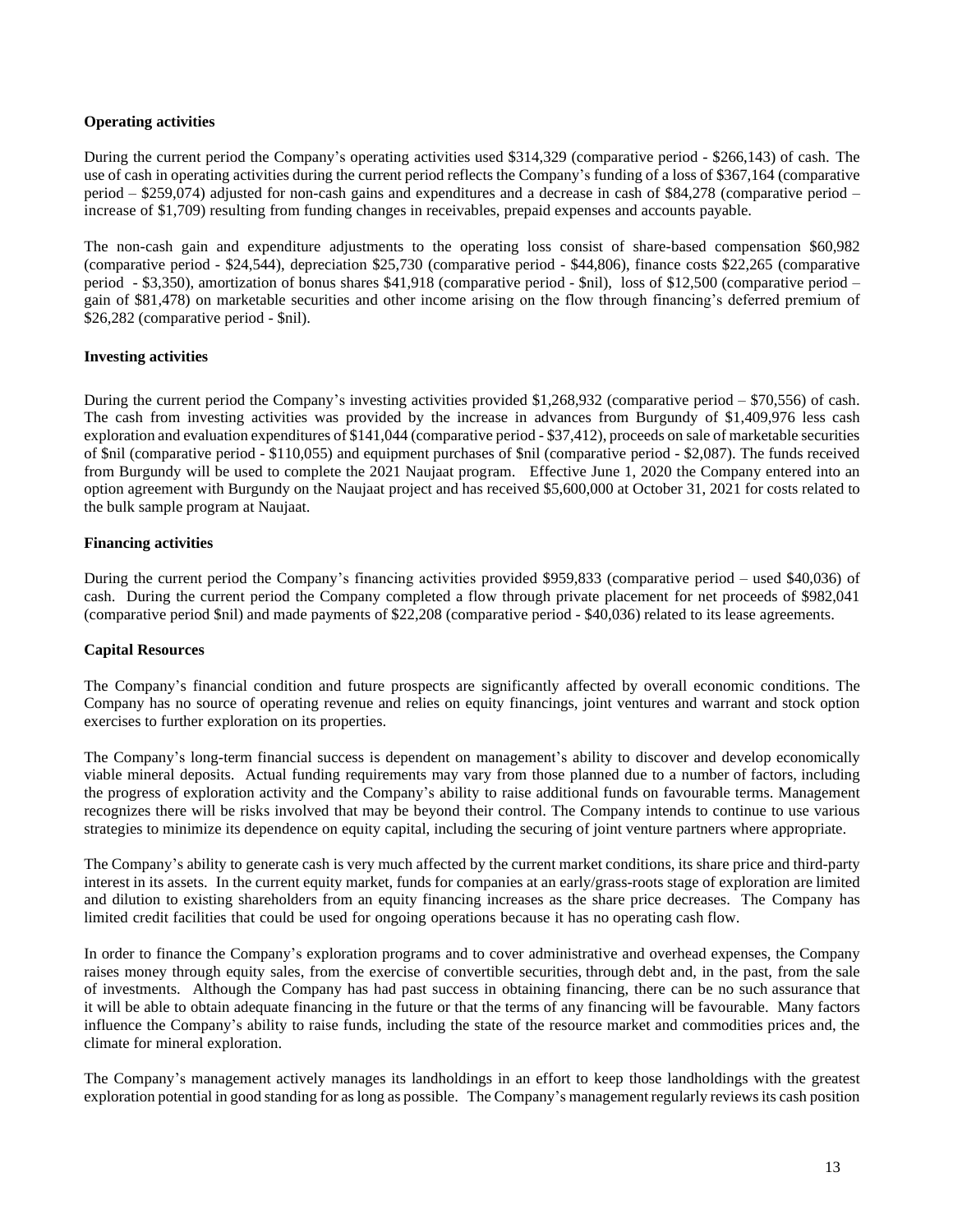against future plans and makes decisions regarding these plans accordingly.

The Company is seeking to minimize variable expenses to the extent possible and may seek joint venture partners to continue to further exploration of its mineral properties

### **Risks and Uncertainties**

#### Industry

An investment in natural resource companies involves a significant degree of risk. The degree of risk increases substantially where the Company's properties are in the exploration as opposed to the development stage. Investment in the securities of the Company should be considered as highly speculative due to the nature of the Company's business. The following additional risk factors should be given special consideration.

### Exploration, Development and Mining Risks

Exploring and developing mineral resource projects bears a high potential for all manner of risks. Additionally, few exploration projects successfully achieve development due to factors that cannot be predicted or foreseen. Moreover, even one such factor may result in the economic viability of a project being detrimentally impacted such that it is neither feasible nor practical to proceed. Mineral exploration involves many risks, which even a combination of experience, knowledge and careful evaluation may not be able to overcome. Operations in which the Company has a direct or indirect interest will be subject to all the hazards and risks normally incidental to exploration, development and production of diamonds and base/precious metals, any of which could result in work stoppages, damage to property, and possible environmental damage. If any of the Company's exploration programs are successful, there is a degree of uncertainty attributable to the calculation of resources and reserves and the corresponding grades that could be mined or dedicated to future production. Until reserves are actually mined and processed, calculations of quantity and grade must be considered as estimates only. In addition, the quantity of resources and reserves may vary depending on diamond or metal prices. Any material change in resources and reserves, including grade or recovery ratio, may affect the economic viability of the Company's properties. In addition, there can be no assurance that diamond and metal recoveries in small-scale laboratory tests will be duplicated in larger scale tests under on-site conditions or during production. The Company closely monitors its activities and those factors, which could impact them, and employs experienced consulting, engineering, and legal advisors to assist in its risk management reviews.

The Company's properties are currently being assessed for exploration and as a result, the Company has no source of operating cash flow. Failure to obtain additional financing could result in a delay or indefinite postponement of further exploration. Development of the Company's mineral properties will only follow upon obtaining satisfactory exploration results. Mineral exploration and development involves a high degree of risk and few properties that are explored are ultimately developed into producing mines. There is no assurance that the Company's mineral exploration and development activities will result in any discoveries of mineralization that can be converted into resources or reserves. The long-term profitability of the Company's operations will be in part directly related to the cost and success of its exploration programs, which may be affected by a number of factors. Substantial expenditures are required to establish resources and reserves through drilling, to develop metallurgical processes to extract the metal or diamonds and, in the case of new properties, to develop the mining and processing facilities and infrastructure at any site chosen for mining. Although substantial benefits may be derived from the discovery of a major mineralized deposit, no assurance can be given that minerals will be discovered in sufficient quantities to justify commercial operations or that the funds required for development can be obtained on a timely basis.

### Foreign Operation Risks

Historically, the majority of the Company's expenses have been denominated in Canadian Dollars so its exposure to foreign exchange risk has been limited. Exploration activities outside of Canada can expose the Company to foreign exchange risk. Presently, the Company does not have foreign operations or use foreign-exchange contracts to mitigate this risk, but that may change in future, depending upon the size of the Company's exploration programs denominated in currencies other than the Canadian Dollar.

### Insurance

The Company's involvement in the exploration for mineral properties may result in the Company becoming subject to liability for pollution, property damage, personal injury or other hazards. Although the Company may have insurance to address many risks, such insurance haslimitations on liability that may not be sufficient to cover the full extent of such liabilities. In addition,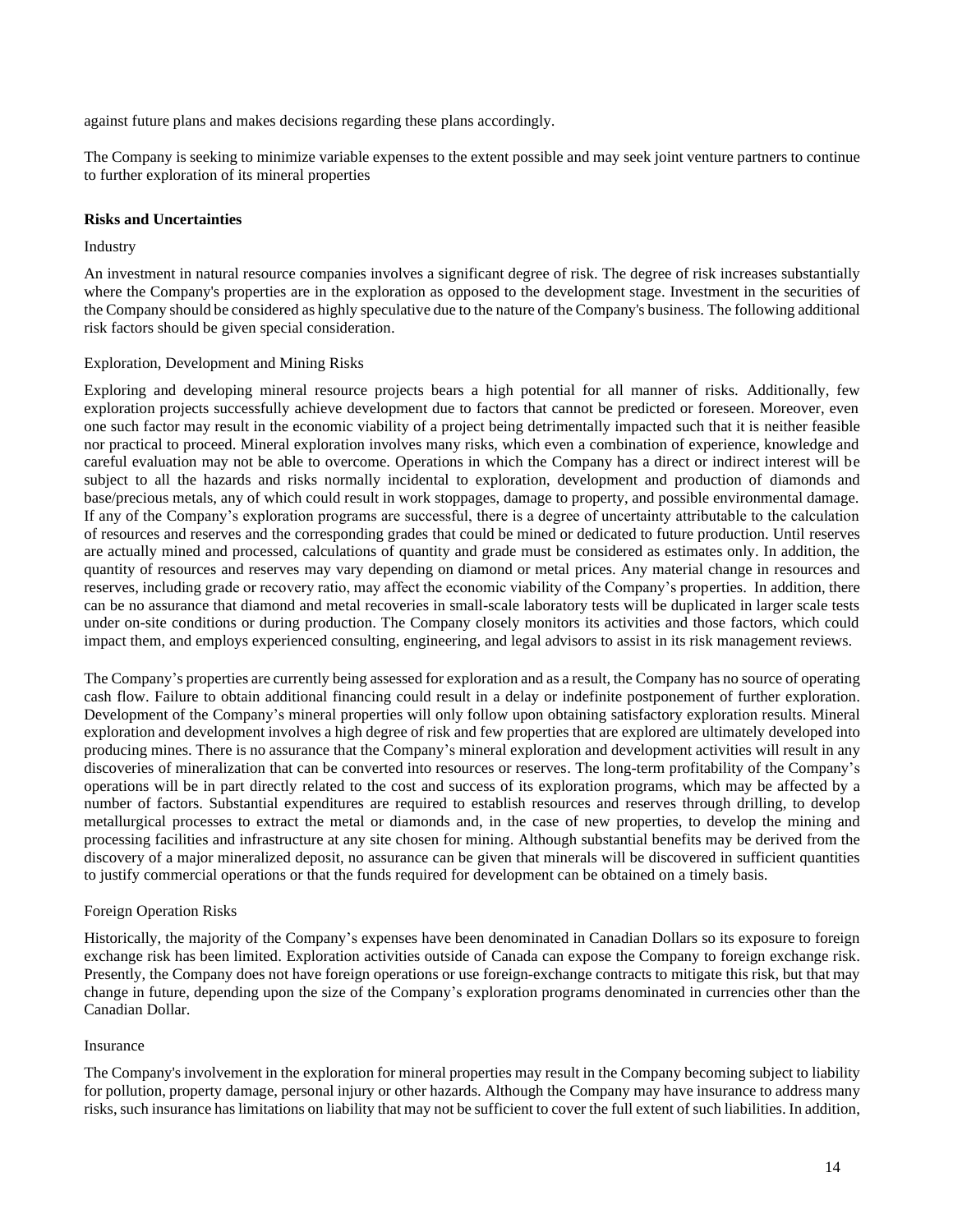such risks may not, in all circumstances be insurable or, in certain circumstances, the Company may elect not to obtain insurance to deal with specific risks due to the high premiums associated with such insurance or other reasons. The payment of such uninsured liabilities would reduce the funds available to the Company. The occurrence of a significant event that the Company is not fully insured against, or the insolvency of the insurer of such event, could have a material adverse effect on the Company's financial position, results of operations or prospects.

### Environmental Risks

All phases of the mineral exploration and development business present environmental risks and hazards and are subject to environmental legislation. Environmental legislation provides for, among other things, restrictions and prohibitions on spills, releases or emissions of various substances used and or produced in association with mineral exploration and mining operations. The legislation also requires that facility sites be operated, maintained, abandoned and reclaimed to the satisfaction of applicable regulatory authorities. Compliance with such legislation can require significant expenditures and a breach may result in the imposition of fines and penalties, some of which may be material. Environmental legislation is evolving in a manner expected to result in stricter standards and enforcement, larger fines and liability and potentially increased capital expenditures and operating costs. The discharge of pollutants into the air, soil or water may give rise to liabilities to foreign governments and third parties and may require the Company to incur costs to remedy such discharge. No assurance can be given that the application of environmental laws to the business and operations of the Company will not result in a curtailment of production or a material increase in the costs of production, development or exploration activities or otherwise adversely affect the Company's financial condition, results of operations or prospects.

### Prices, Markets and Marketing of Diamonds and Base/Precious Metals

The Company's revenues, if any, are expected to be in large part derived from the mining and sale of diamonds and base/precious metals or interests related thereto. The price of those commodities has fluctuated widely, particularly in recent years, and is affected by numerous factors beyond the Company's control including international economic and political trends, expectations of inflation, currency exchange fluctuations, interest rates, global or regional consumptive patterns, speculative activities, increased production due to new mine developments and improved mining and production methods. The effect of these factors on the price of diamonds and base/precious metals, and therefore the economic viability of any of the Company's exploration projects, cannot accurately be predicted.

The marketability of any minerals acquired or discovered may be affected by numerous factors which are beyond the control of the Company and which cannot be accurately predicted, such as the proximity and capacity of milling facilities, mineral markets and processing equipment and governmental regulations including regulations relating to royalties, allowable production and importing and exporting of minerals.

### Substantial Capital Requirements and Liquidity

The Company anticipates that it will make substantial capital expenditures for the acquisition, exploration, development and production of its mineral properties in the future. The Company currently has no revenue and may have limited ability to expend the capital necessary to undertake or complete future drilling programs. There can be no assurance that debt or equity financing, or cash generated by operations will be available or sufficient to meet these requirements or for other corporate purposes or, if debt equity financing is available, that it will be on terms acceptable to the Company. Moreover, future activities may require the Company to alter its capitalization significantly. The inability of the Company to access sufficient capital for its operations could have a material adverse effect on the Company's financial condition, results of operations or prospects.

### Issuance of Debt

From time to time the Company may enter into transactions or activities that may be financed with debt which could impair the Company's ability to obtain additional financing in the future. The inability of the Company to access sufficient capital for the repayment of any debt could have a material effect on the Company's financial condition, results of operations or prospects.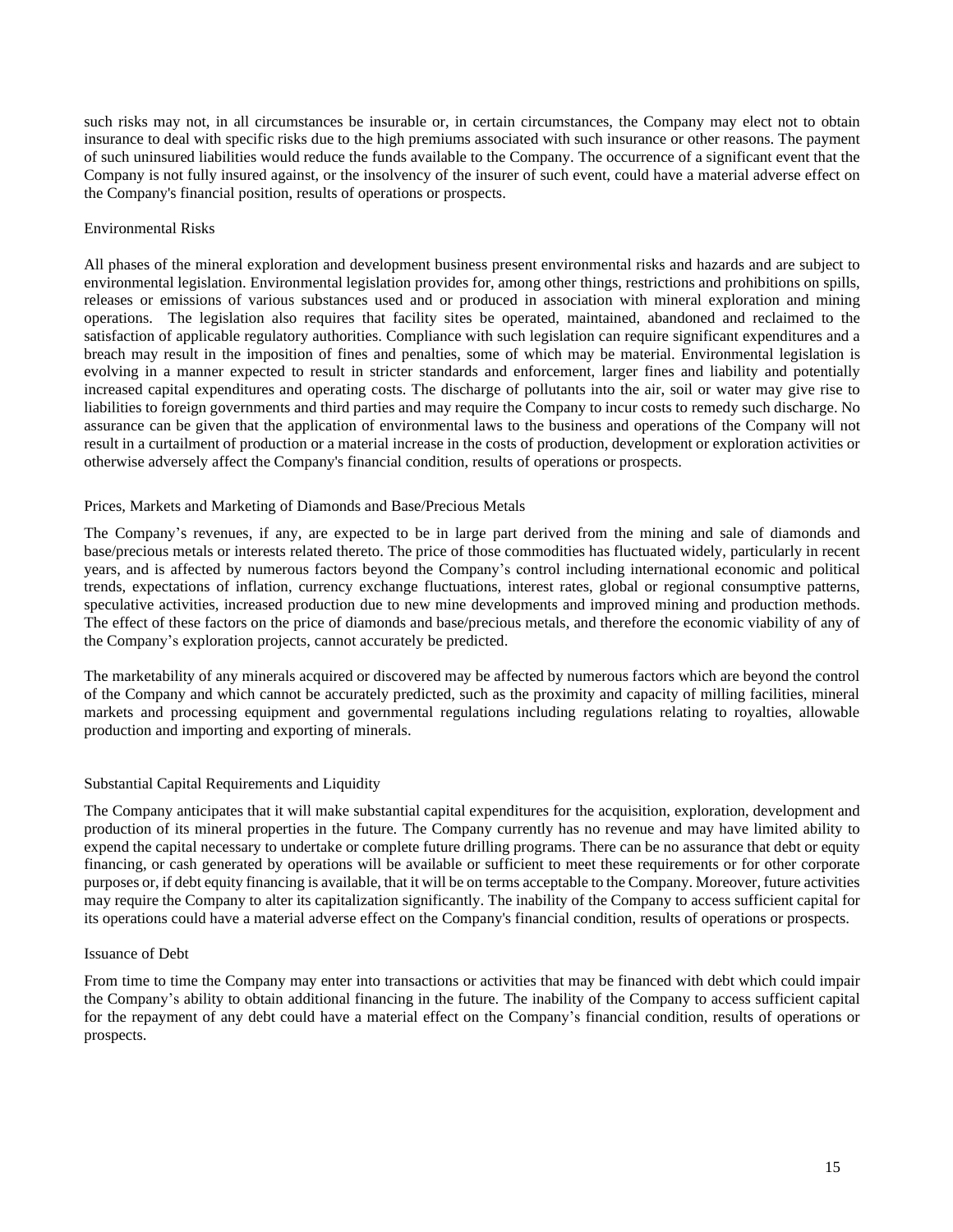### **Outstanding Share Data**

The Company's authorized capital is unlimited common shares without par value.

As at December 17, 2021, the Company had the following shares, options and warrants outstanding:

|                               |         | Number      |
|-------------------------------|---------|-------------|
| Shares issued and outstanding |         | 120,898,744 |
| Options:                      |         |             |
| Expire June 23, 2022          | \$0.27  | 2,210,000   |
| Expire November 21, 2022      | \$0.25  | 50,000      |
| Expire May 10, 2023           | \$0.27  | 2,070,000   |
| Expire July $12, 2023$        | \$0.20  | 2,670,000   |
| Expire November 8, 2024       | \$0.10  | 2,970,000   |
| Expire December 17, 2025      | \$0.10  | 400,000     |
| Expire June 3, 2026           | \$0.12  | 1,025,000   |
| Warrants                      |         |             |
| May 17,2022                   | \$0.225 | 20,000,000  |
| June 19, 2022                 | \$0.225 | 5,070,887   |
| June 19, 2022                 | \$0.30  | 1,410,830   |
| July 31, 2024                 | \$0.10  | 17,904,286  |
| May 31, 2023                  | \$0.18  | 4,611,000   |
| Fully diluted                 |         | 181,290,747 |

### **Stock options and warrants**

At the Company's Annual General Meeting on December 17, 2021, the shareholders of the Company ratified the stock option plan (the "Plan"). The Plan gives the directors the authority to grant options to directors, officers, employees and consultants. The maximum number of shares to be issued under the Plan is 10% of the issued and outstanding common shares at the time of the grant. The exercise price of each option granted shall not be less than the market price at the date of grant less a discount up to 25% in accordance with the policies of the TSXV.

Options granted can have a term up to 5 years with vesting provisions determined by the directors in accordance with TSXV policies for Tier 2 Issuers, with a typical vesting period of 25% upon grant and 25% every six months thereafter.

### **Transactions with Related Parties**

The Company incurred the following transactions in the normal course of operations with directors, officers and companies that have an officer and/or director in common.

- Paid or accrued consulting fees of \$4,500 (October 31, 2020 \$4,500) to the Corporate Secretary of the Company. This amount is included in salaries disclosed below.
- Paid \$nil (October 31, 2020 \$347) for office costs to a company controlled by a director.
- Charged related parties \$3,240 (October 31, 2020 \$3,350) for rent, office and administrative costs.
- Included in accounts payable is \$121,795 (October 31, 2020 \$43,795) due to directors and officers.
- Interest of \$20,763 (October 31, 2020 \$nil) has been accrued on an unsecured loan from a company controlled by a director.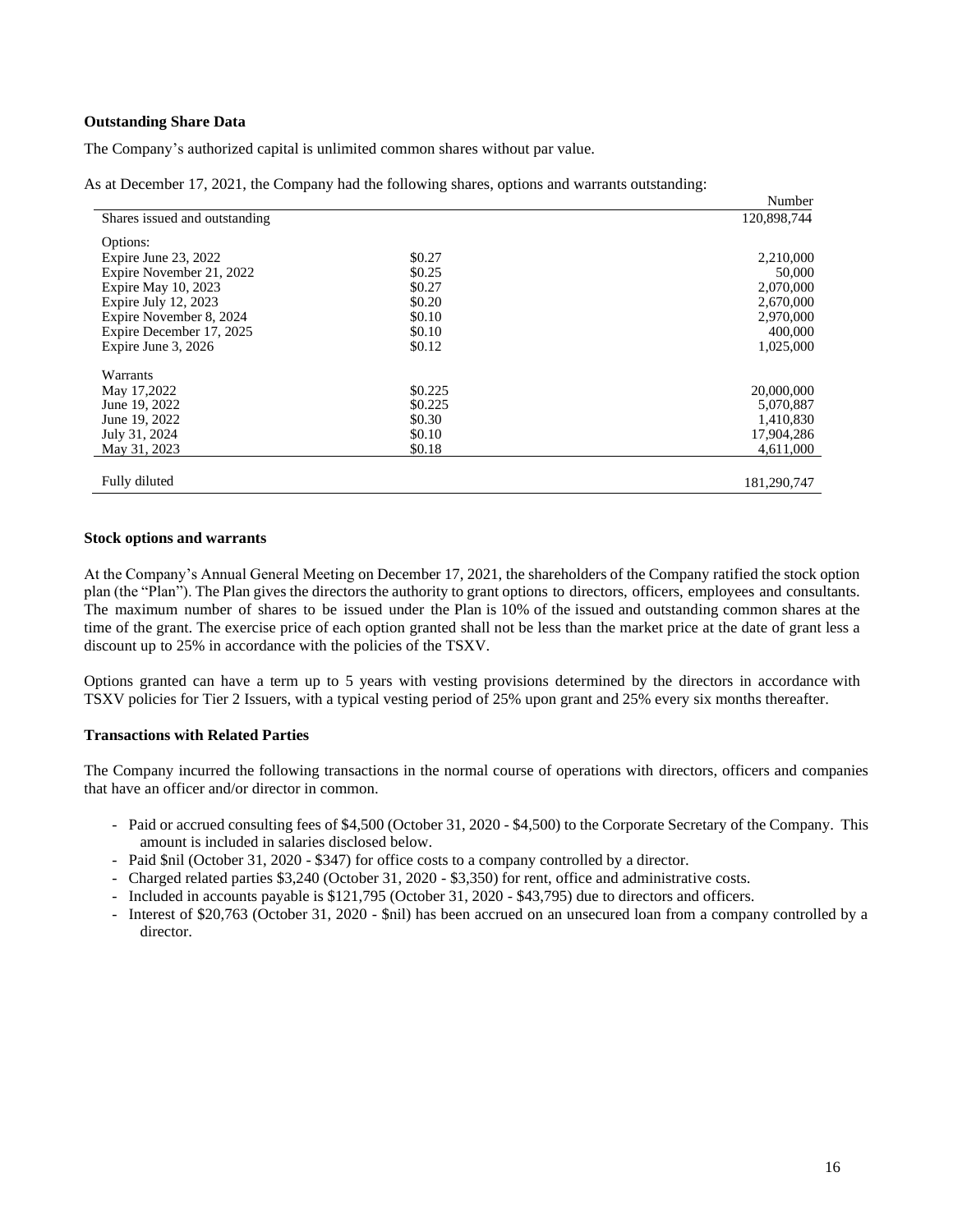The remuneration of directors and key management personnel during the six months ended October 31, 2021 was as follows:

|                                       | October 31, 2021 |         | October 31, 2020 |         |  |
|---------------------------------------|------------------|---------|------------------|---------|--|
| Salaries <sup>1</sup>                 | \$               | 83,483  |                  | 121,225 |  |
| Salaries in exploration $costs1$      |                  | 60,517  |                  | 23,122  |  |
| Share-based compensation <sup>2</sup> |                  | 42,617  |                  | 14,668  |  |
|                                       |                  |         |                  |         |  |
| Total                                 |                  | 186,617 |                  | 159,015 |  |

1 – When key management is working specifically on mineral properties their time is capitalized against the mineral property.

2 – Share-based compensation is the fair value of options that have been granted to directors and key management personnel.

During the year ended April 30, 2016, the Company entered into an employment agreement with a senior employee and officer for his services requiring a minimum annual payment of \$225,000. In addition, the employment agreement contains clauses which could provide for a payment or payments in excess of \$450,000 on termination of employment or conclusion of a change in control or similar transaction.

### **CHANGES IN ACCOUNTING POLICIES AND CRITICAL ACCOUNTING ESTIMATES, JUDGMENTS AND ASSUMPTIONS**

# **NATURE AND CONTINUANCE OF OPERATIONS**

North Arrow is incorporated federally under the laws of the Canada Business Corporations Act. The financial statements of the Company are presented in Canadian dollars, which is the functional currency of the Company.

The Company trades on the TSX Venture Exchange (TSXV – NAR) and its registered office address is Ste. #960-789 West Pender Street, Vancouver, BC, Canada V6C 1H2.

The Company's principal business activity is the acquisition and exploration of exploration and evaluation assets. To date, the Company has not generated significant revenues from operations and is considered to be in the exploration stage.

The Company's financial statements have been prepared on a going concern basis which assumes the Company will be able to realize its assets and discharge its liabilities in the normal course of business for the foreseeable future. At October 31, 2021, the Company had an accumulated deficit of \$23,953,530 (April 30, 2021 - \$23,586,366), incurred ongoing losses and has no source of recurring revenue. These material uncertainties may cast significant doubt upon the Company's ability to continue as a going concern. The Company's financial statements do not reflect the adjustments to the carrying values of assets and liabilities, the reported amounts of expenses and the classification of statement of financial position items if the going concern assumption was inappropriate. These adjustments could be material.

The Company's continuation as a going concern is dependent on the successful results from its mineral property exploration activities, its ability to reduce or defer discretionary expenditures and its continued ability to raise equity capital or borrowings sufficient to meet current and future obligations.

### **Statement of Compliance**

The Company's financial statements have been prepared in accordance with International Financial Reporting Standards ("IFRS") as issued by the International Accounting Standards Board ("IASB") and interpretations of the International Financial Reporting Interpretations Committee ("IFRIC") and specifically with IAS 34, Interim Financial Reporting. The accounting policies applied in preparation of its financial statements are consistent with those applied and disclosed in the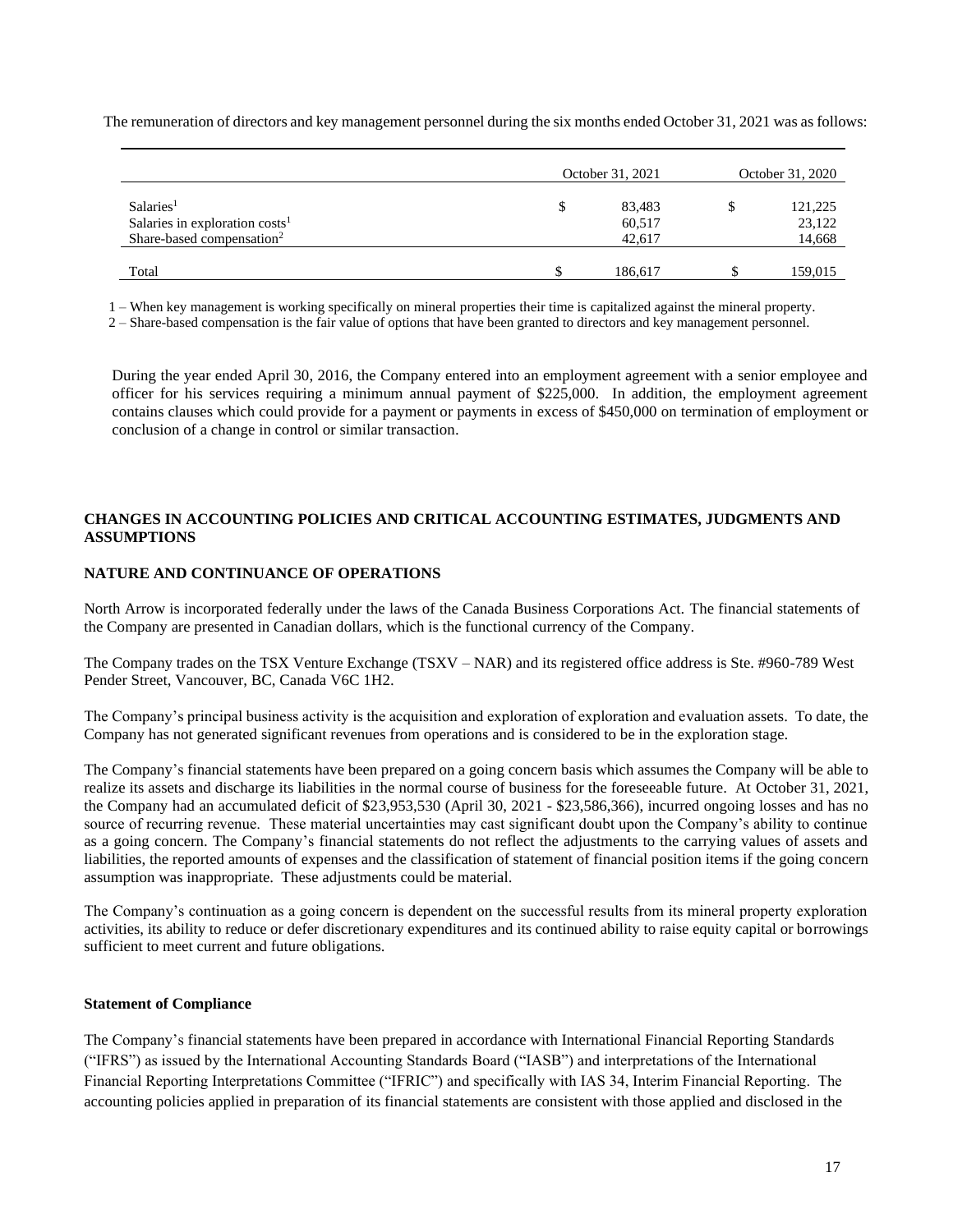Company's financial statements for the year ended April 30, 2021. The Company's financial statements are presented in Canadian dollars unless otherwise noted.

# **Historical cost**

The Company's financial statements have been prepared on a historical cost basis except for certain financial instruments measured at fair value.

# **Significant accounting judgments, estimates and assumptions**

The preparation of financial statements in conformity with IFRS requires management to make certain estimates, judgments and assumptions that affect the reported amounts of assets and liabilities at the date of the financial statements and the reported revenues and expenses during this period.

Although management uses historical experiences and its best knowledge of the amount, events or actions to form the basis for judgments and estimates, actual results may differ from these estimates.

The most significant accounts that require estimates as the basis for determining the stated amounts include the recoverability of exploration and evaluation assets and the valuations for share-based payments, marketable securities, deferred premiums, deferred tax amounts, loan payable, right-of-use assets and lease liabilities.

Critical judgments exercised in applying accounting policies that have the most significant effect on the amounts recognized in the financial statements are as follows:

i) Economic recoverability and probability of future benefits of exploration and evaluation costs*.* 

Management has determined that exploration, evaluation and related costs incurred which were capitalized may have future economic benefits and may be economically recoverable. Management uses several criteria in its assessments of economic recoverability and probability of future economic benefits including geologic and other technical information, history of conversion of mineral deposits with similar characteristics to its own properties to proven and probable mineral reserves, the quality and capacity of existing infrastructure facilities, evaluation of permitting and environmental issues and local support for the project.

- ii) Valuation of share-based payments and warrants recorded as marketable securities The Company uses the Black-Scholes Option Pricing Model for valuation of share-based payments and warrants recorded as marketable securities. Option pricing models require the input of subjective assumptions including expected price volatility, interest rates and forfeiture rate. Changes in the input assumptions can materially affect the fair value estimate and Company's earnings and equity reserves.
- iii) Income taxes

In assessing the probability of realizing income tax assets, management makes estimates related to expectations of future taxable income, applicable tax opportunities, expected timing of reversals of existing temporary differences and the likelihood that tax positions taken will be sustained upon examination by applicable tax authorities. In making its assessments, management gives additional weight to positive and negative evidence that can be objectively verified.

- iv) Valuation of deferred premiums and flow-through shares On issuance the Company bifurcates the flow-through share into a flow-through share premium liability based on the estimated premium the investor pays for the flow through share and share capital. When qualifying expenses are incurred the Company derecognizes the liability and the premium is recognized as other income.
- v) Valuation of marketable securities

Marketable securities are valued at fair market value based on quoted prices in active markets. Changes in market prices can materially affect the fair value estimate and the Company's earnings.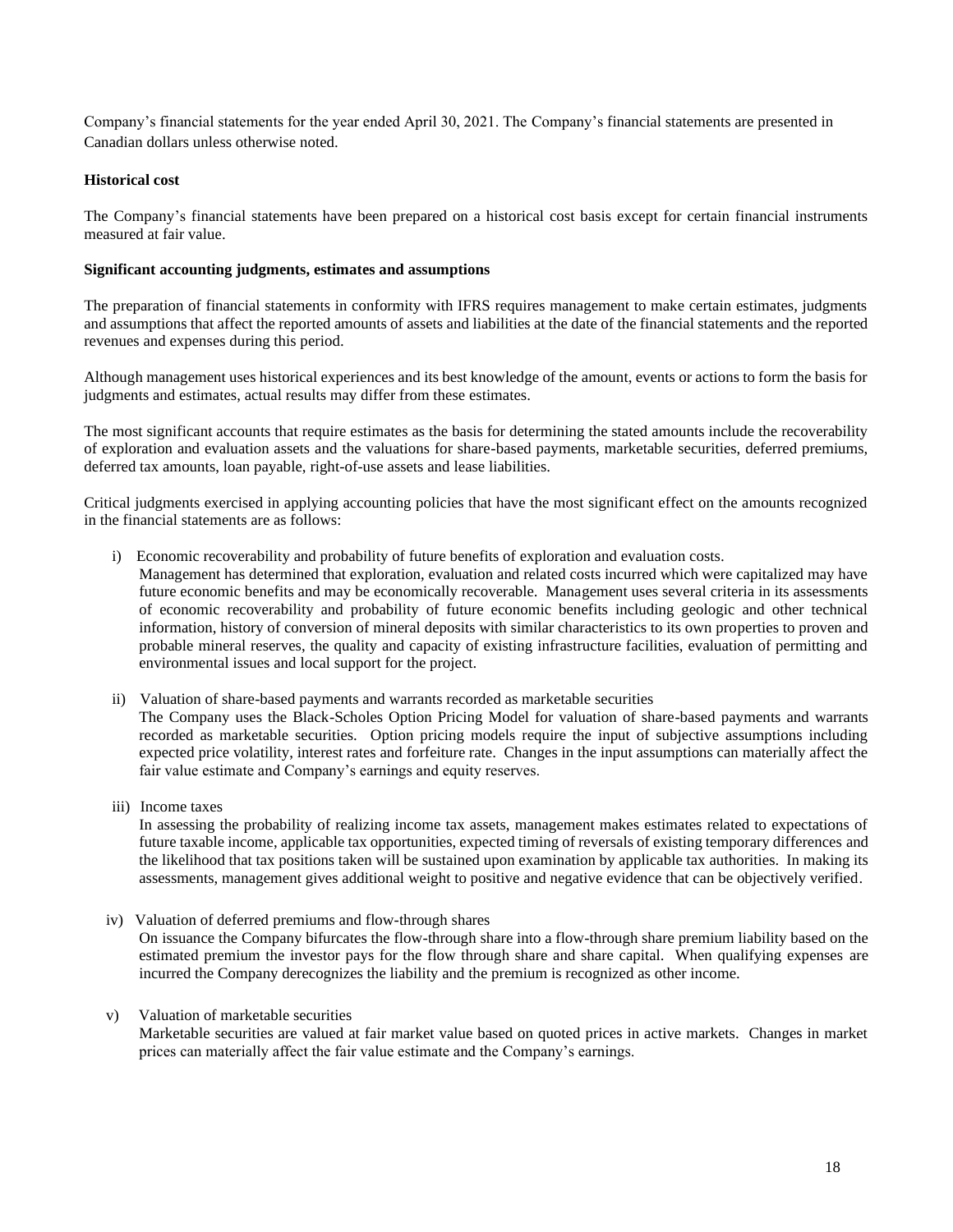vi) Valuation of right-of-use assets and related lease liabilities

Lease liabilities are initially measured at the present value of the lease payments discounted using the Company's estimated incremental borrowing rate or the interest rate implicit in the lease. Lease payments are allocated between the lease liability and the finance cost. The finance cost is charged to profit or loss using the effective interest method. The right-of-use assets are initially measured at the cost or corresponding lease liability plus direct costs. They are subsequently measured at cost less depreciation and any impairment losses. Right-of-use assets are depreciated over the shorter of the asset's useful life and the lease term on a straight-line basis.

vii) Valuation of loan payable

The loan payable is measured at cost plus any unpaid interest. Bonus shares issued as consideration for making the loan are initially recorded as a reduction in the loan and amortized to operations over the term of the loan.

# **FINANCIAL INSTRUMENTS AND RISK MANAGEMENT**

Financial instruments measured at fair value are classified into one of three levels in the fair value hierarchy according to the relative reliability of the inputs used to estimate the fair values. The three levels of the fair value hierarchy are:

Level 1 – Unadjusted quoted prices in active markets for identical assets or liabilities;

Level 2 – Inputs other than quoted prices that are observable for the asset or liability either directly or indirectly; and

Level 3 – Inputs that are not based on observable market data.

The Company's financial instruments consist of cash, marketable securities, receivables, accounts payable and accrued liabilities, bank line of credit, loan payable, advance from Burgundy Diamond Mines Limited and lease liabilities. Cash is carried at fair value using a Level 1 fair value measurement. The carrying value of receivables, accounts payable and accrued liabilities, loan payable, advance from Burgundy Diamond Mines Limited and bank line of credit approximate their fair values due to their immediate or short-term maturity. Marketable securities consisting of common shares are recorded at fair value based on the quoted market prices in active markets at the reporting date, which is consistent with Level 1 of the fair value hierarchy. Marketable securities consisting of warrants are recorded at fair value based on a Black Scholes pricing model consistent with Level 3 of the fair value hierarchy.

The Company is exposed to a variety of financial risks by virtue of its activities, including credit risk, interest rate risk, liquidity risks, foreign currency risk, and equity market risk. The Company's objective with respect to risk management is to minimize potential adverse effects on the Company's financial performance. The Board of Directors provides direction and guidance to management with respect to risk management. Management is responsible for establishing controls and procedures to ensure that financial risks are mitigated to acceptable levels.

# Credit risk

Credit risk is the risk of financial loss to the Company if a counter-party to a financial instrument fails to meet its contractual obligations. The Company manages credit risk by investing its excess cash in short-term investments with investment grade ratings, issued by a Canadian chartered bank. The Company's receivables consist primarily of sales tax receivables due from the federal government and receivables from companies with which the Company has exploration agreements or options. The maximum exposure to credit risk at the reporting date is the carrying value of the Company's receivables and cash.

### Interest rate risk

Interest rate risk is the risk that the fair value or future cash flows of a financial instrument will fluctuate because of changes in market interest rates. Financial assets and liabilities with variable interest rates expose the Company to interest rate risk with respect to its cash flow. It is management's opinion that the Company is not exposed to significant interest rate risk.

# Liquidity risk

Liquidity risk is the risk that the Company will not be able to meet its obligations as they become due. The Company's ability to continue as a going concern is dependent on management's ability to raise the funds required through future equity financings, debt, asset sales or exploration option agreements, or a combination thereof. The Company has no regular cash flow from its operating activities. The Company manages its liquidity risk by forecasting cash flow requirements for its planned exploration and corporate activities and anticipating investing and financing activities. Management and the Board of Directors